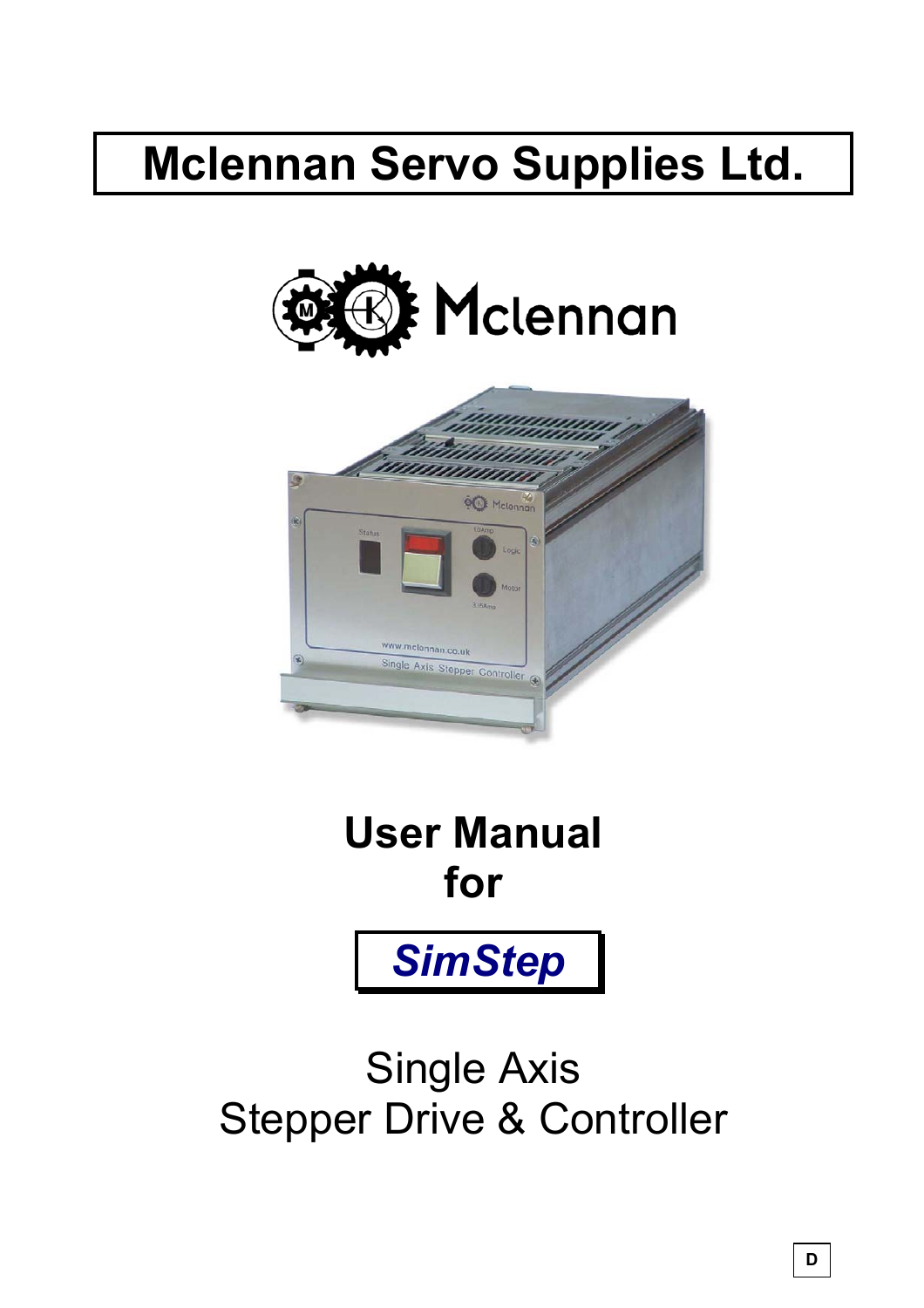## User Manual for *SimStep* Single Axis Stepper Motor Drive and Controller

Mclennan Drg. No. 3400 Issue D

#### *Associated Documents:*

MSE570 E2 Data Sheet PM600 Manual

#### *Software:*

*McTerminal* Terminal and Monitor Program

The associated documents are available from the technical documents section of our web site [www.mclennan.co.uk](http://www.mclennan.co.uk/technical_manuals.html)

## **SAFETY NOTICE!**

Position control systems are inherently hazardous. Even a small motor, if coupled to a leadscrew, gearbox, or any other form of mechanism that provides a mechanical advantage, can generate considerable force and could cause serious injury. Incorrect operation can also lead to damage to the motor or associated machinery. It is essential that the purpose of the various fault detection features built into the *SimStep's* PM600 controller be fully understood and used correctly.

Mclennan Servo Supplies Ltd. 22 Doman Road, Yorktown Industrial Estate, Camberley, Surrey, GU15 3DF UK

Telephone: +44 (0)8707 700 700 FAX: +44 (0)8707 700 699 Sales EMAIL: sales@mclennan.co.uk Technical support EMAIL: tech@mclennan.co.uk

The manufacturer reserves the right to update the data used in this manual in line with product development without prior notice.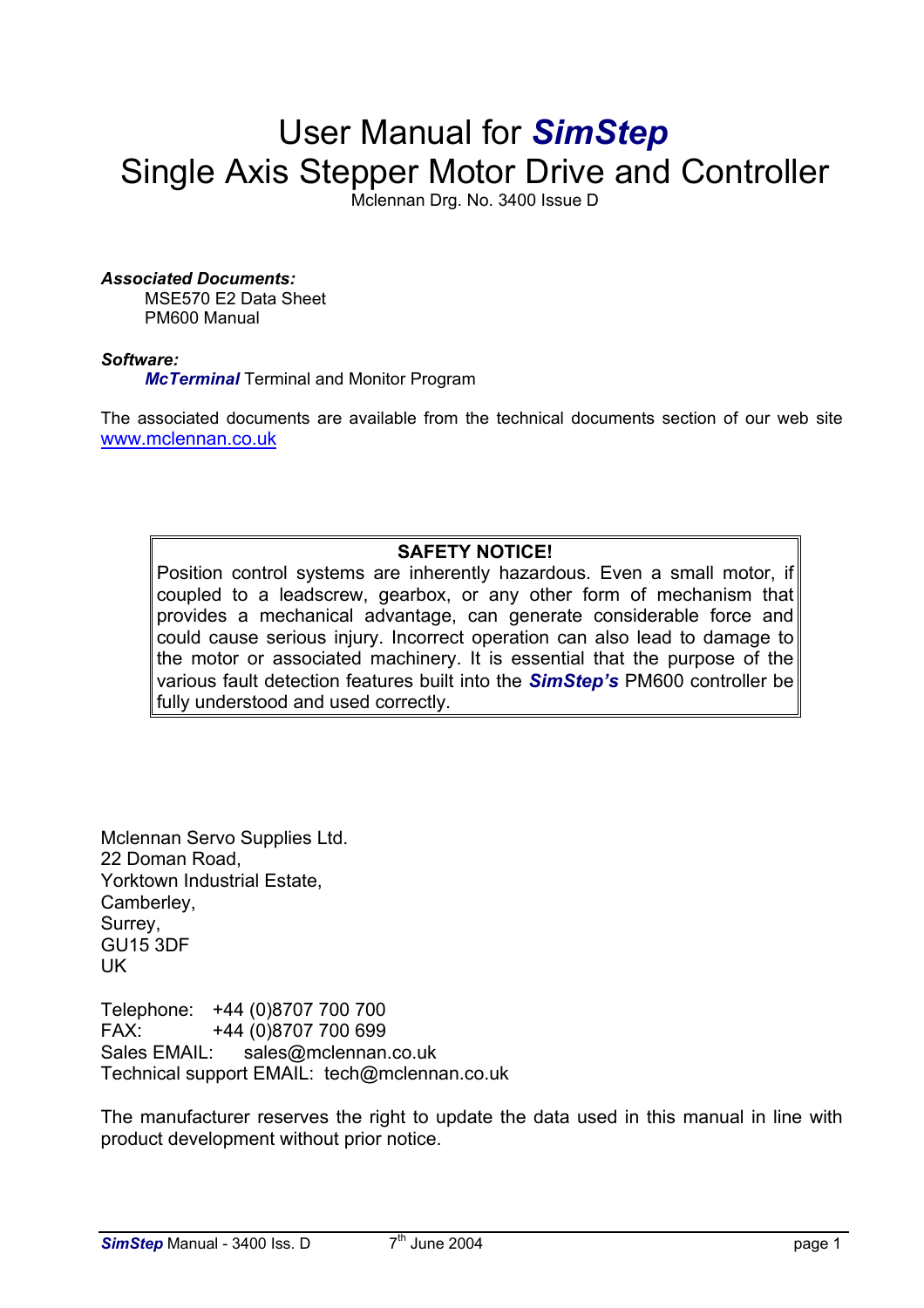## **CONTENTS**

| 1              | 11<br>1.2                       |  |
|----------------|---------------------------------|--|
| 2              |                                 |  |
| 3              | 3.1<br>3.2<br>3.3               |  |
| 4              | 4.1<br>4.2<br>4.3               |  |
| 5              |                                 |  |
| 6              | 6.1<br>6.2<br>6.3               |  |
| $\overline{7}$ | 7.1<br>7.2<br>7.3<br>7.4<br>7.5 |  |
| 8              | 8.1<br>8.2<br>8.3<br>8.4        |  |
|                | 8.5                             |  |
| 9              | 9.1<br>9.2<br>9.3<br>9.4        |  |
| 10             |                                 |  |
| 11             | 11.4                            |  |
|                | 11.5<br>11.6                    |  |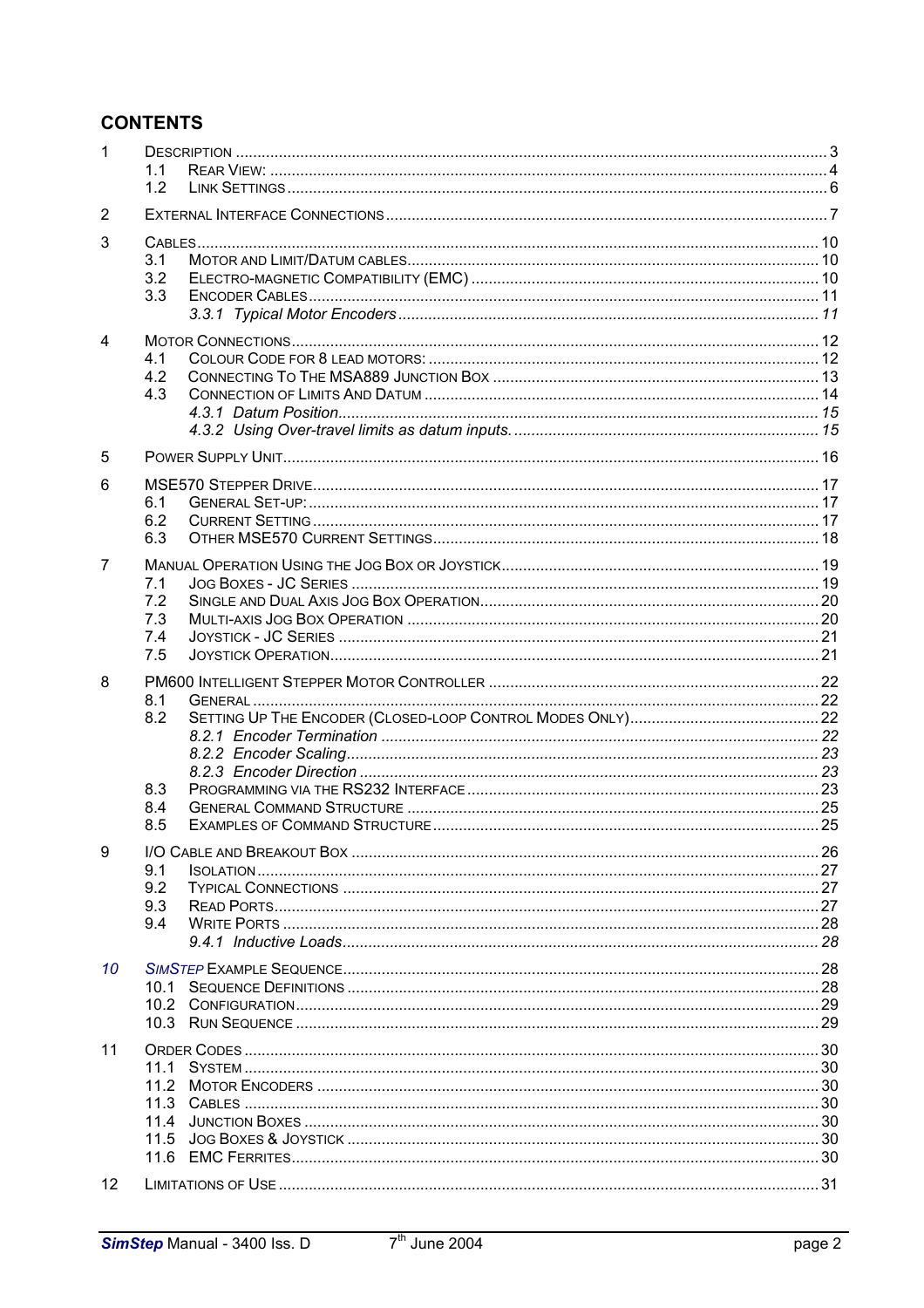## <span id="page-3-0"></span>**1 Description**

The system is a single axis stepper motor control and drive rack. Motor motion is commanded either from a computer or from a terminal via the RS232 (or RS485) serial data port or from a manual Jog Box or Joystick controller. The controller can drive stepper motors in open-loop (step counting) mode or encoded motors/mechanisms in closed-loop mode.

The controller consists of:

| MSE570-Evo2 3.5A Stepper Drive   |
|----------------------------------|
| <b>PM600 Motor Controller</b>    |
| MSB867 Backplane                 |
| <b>MSE779 Power Supply Board</b> |

These are mounted in a 3U high 28HP rack unit. The *SimStep* is supplied with a mains lead, an RS232 cable and an RS232 terminator. A range of standard motor, encoder, limits/datum and I/O cables are available.



## *Fig.1.1 SimStep Front View*

The system has a PM600 controller and a MSE570 Stepper drive powered by a power supply based on the MSE779 power supply board.

The PM600 controller and the MSE570 plug into the MSB867 backplane. *Step, clock* and *direction* signals from the PM600 are fed to the MSE570 Stepper drive. The bipolar stepper motor is connected to the MSB867 backplane via a rear panel connector.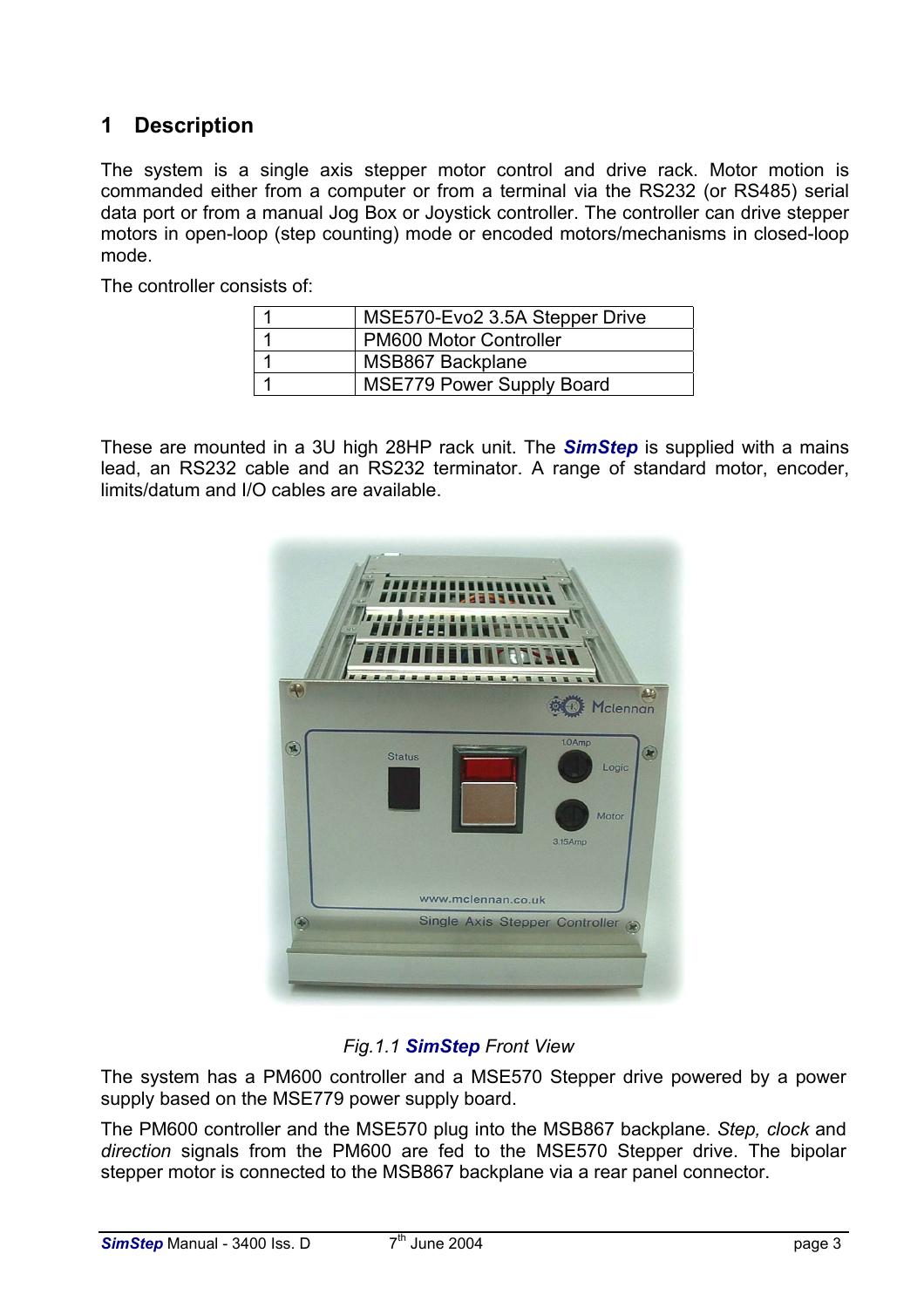The PM600 position controller generates the *clock* and *direction* signals for the MSE570 drive in response to move commands.

The PM600 *enable* output is connected to the *enable* input of the MSE570 drive. If the PM600's *enable* output is turned off (e.g. as a result of an error) the motor current will turned off. The *enable* output may be turned off by an **AB** *abort* command, or *reset* (turned on) by an **RS** command (see Section 6.4).

The *Idle* output from the PM600 is connected to the *current reduction* input on the MSE570 to reduce the motor current to about 25% when the motor is not moving.

An incremental encoder can be fitted to the motor or mechanism to monitor the movement of the mechanism. The quadrature signals from the encoder are connected to the PM600 to allow passive closed-loop operation. The system is initially supplied with the PM600 configured for open-loop operation. The PM600 must be reconfigured for closed-loop operation (see Section 8.2).

The MSB867 has a multi-axis jog receiver; it allows the PM600's Jog inputs to be controlled by a JC809 Jog Box. The axis addresses shown on the JC809 may be changed by altering the settings of the rotary switches accessible by removing the top cover of the unit.

The power supply provides +24V (nominal) to energise the supply rail on the PM600 controller, and +40V (nominal) to energise the supply rail on the MSE570 drive.

The PM600 manual referred to in this document can be found on [www.mclennan.co.uk.](http://www.mclennan.co.uk/technical_manuals.html)



## <span id="page-4-0"></span>**1.1 Rear View:**

*Fig.1.2 SimStep Rear Panel*

Connections for motors, limits/datum, I/O, encoders, RS232 and mains are taken from the MSB867 backplane to connectors on the rear panel.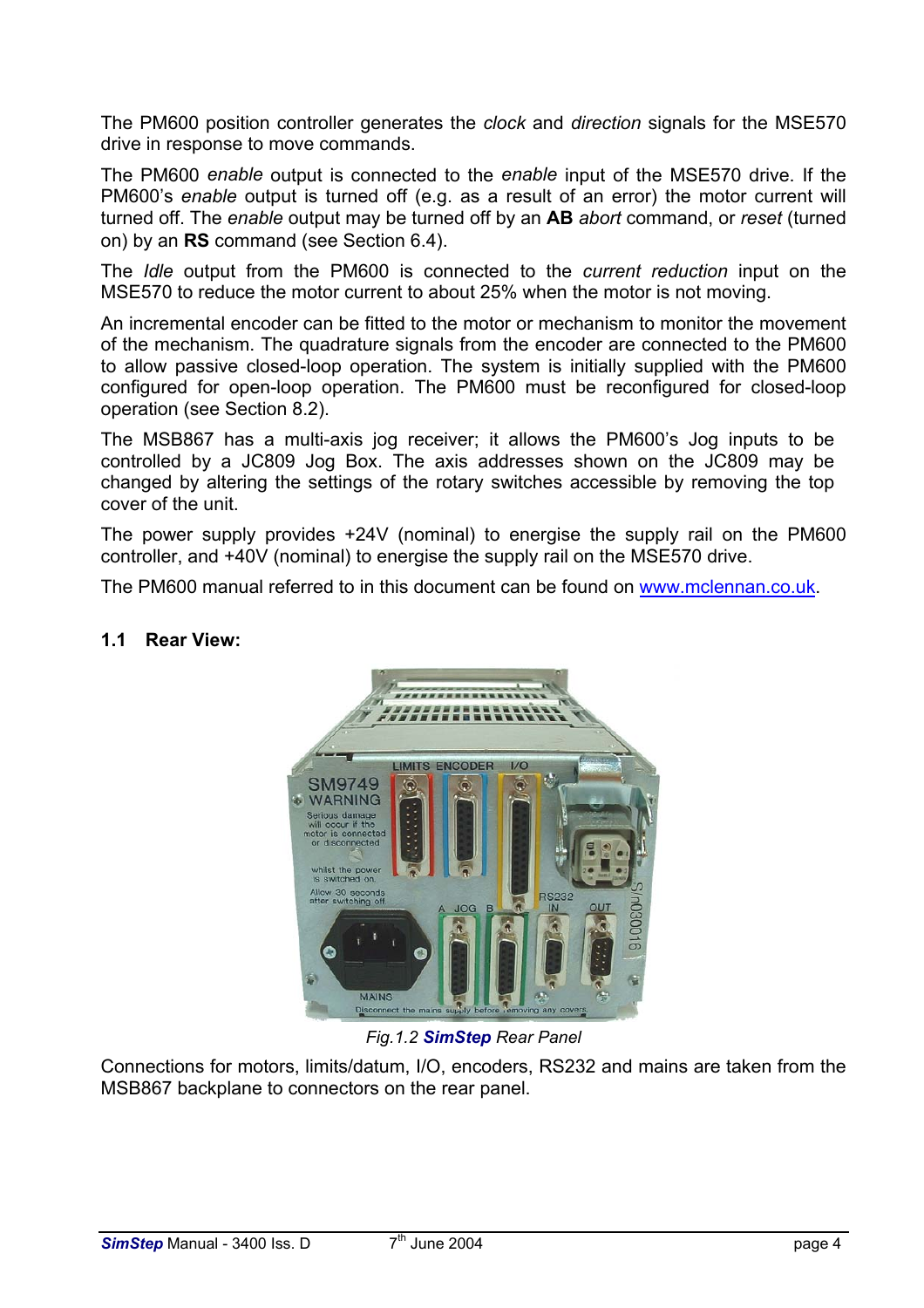The mains input is a filtered IEC inlet.

The **MOTOR** connector has outputs from the PM570-Evo2 stepper drive to connect to a bipolar stepper motor.

**WARNING! Serious damage will occur if the motor is connected or disconnected whilst the power is switched on. Allow 30 seconds after switching off.**

The **LIMITS/DATUM** connectors have inputs for the Upper and Lower Limit switches, a Datum Approach switch and a Datum Stop switch. The connections to the Limit switch inputs must be **made** for normal operation of the PM600 controllers.

**Limit switches must not be used as a safety device or part of a safety system for ensuring the safety of persons**

The **ENCODER** connector is for the position encoder input. It has a +5V supply to energise the encoder, complementary *quadrature* inputs and complementary *index* inputs.

The **JOG A** and **JOG B** connectors have inputs for Jog pushbuttons, a Joystick control and data connections for a JC809 Jog Box.

They have connections for Jog, Jog- and Jog Fast pushbuttons compatible with a JC100 Jog Box and +5V, 0V Joystick input and Joystick centre tap compatible with a JC400 Joystick. The JC100 and JC400 may be plugged into either connector.

If using a JC809 Multi axis jog box, the axis address that is assigned to Jog is set on the MSB867 interface board using a rotary switch (see section 5.2). The JC809 can be connected to other axes by using a 'Jog daisy-chain' cable plugged into the vacant **JOG A** or **JOG B** connector. The Jog Terminator supplied with the JC809 must be plugged into the vacant connector in the last axis in the daisy-chain.

The **I/O** connector has inputs and outputs from PM600's *Read* inputs and *Write* outputs.

There are also connectors for **RS232 IN** for connecting to the computer or terminal that supplies the control data and **RS232 OUT** for connecting either to a subsequent control rack (*daisy-chain*) or to an RS232 terminator. These connectors can also be configured for RS485 communications (see section 1.2).

**Note:** The RS232 Terminator supplied with the control system must be fitted to the last unit in the *daisy-chain*. This allows both replies from, and commands sent to, the controller to be echoed back.

**WARNING! To avoid overheating, the vents in the top and bottom of the unit must be unobstructed at all times.**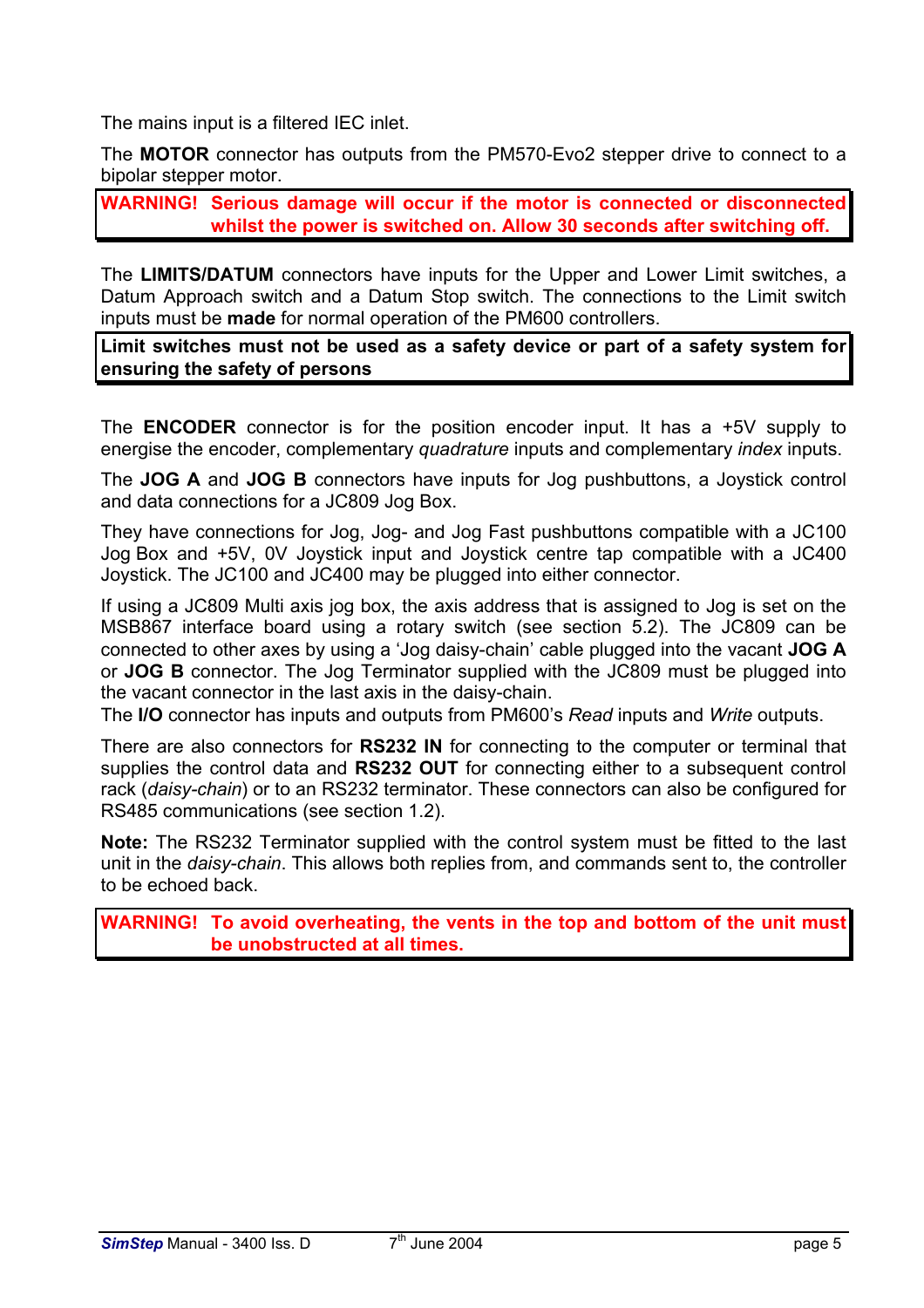## **1.2 Link Settings**

<span id="page-6-0"></span>The control operation of the *SimStep* can be configured by means of links fitted to the MSE867. The links can be accessed by removing the rear top cover of the unit.



*Fig. 1 Link Location*

| Link            | <b>Action</b>                                             | <b>Default</b> |
|-----------------|-----------------------------------------------------------|----------------|
| LK1             | Select automatic current reduction from PM600 idle output | On             |
| LK <sub>2</sub> | Drive over-temperature activates PM600 abort stop input   | On             |
| LK <sub>3</sub> | Drive overload activates PM600 abort stop input           | On             |
| LK4 to LK7      | 1-2 selects RS485, 2-3 selects RS232                      | <b>RS232</b>   |
| LK <sub>8</sub> | Select internal (on) or external (off) abort stop         | Internal       |

LK1 If LK1 is on, the current to the motor will be reduced to about 25% of the current set on the drive when the motor has finished its move and the controller returns to *Idle*. The primary use of this function is to reduce the heating effect caused by the motor. It is not intended to produce a precise holding-torque.

If LK1 is removed, the motor current will remain at the current set on the drive. This setting is usually only needed when a high holding-torque is required. E.g. when driving a mechanism with an offset load.

- LK2 If LK2 is on, an over-temperature fault detected on the drive output stage will cause the controller *abort stop* input to be activated.
- LK3 Likewise if LK3 is on, an overload fault detected on the drive output stage will cause the controller *abort stop* input to be activated.
- **LK4-7** These two position links select either the RS232 or RS485 communication interfaces. When the links LK4 to LK7 are all in the 1-2 position, RS485 is selected and when all in the 2-3 position, RS232 is selected. If using RS485 communication, The last *SimStep* in the line should have SW3-8 on the PM600 switched to the ON position. This selects a 100 $\Omega$  terminating resistor. See figs 8.2 and 8.3 in section 8.3.
- LK8 If LK8 is removed (off) the external 'Abort Stop' input selected. Pins 7 and 14 on the **Limits/Datum** connector must be linked (via a normally-closed contact or switch) to enable moves.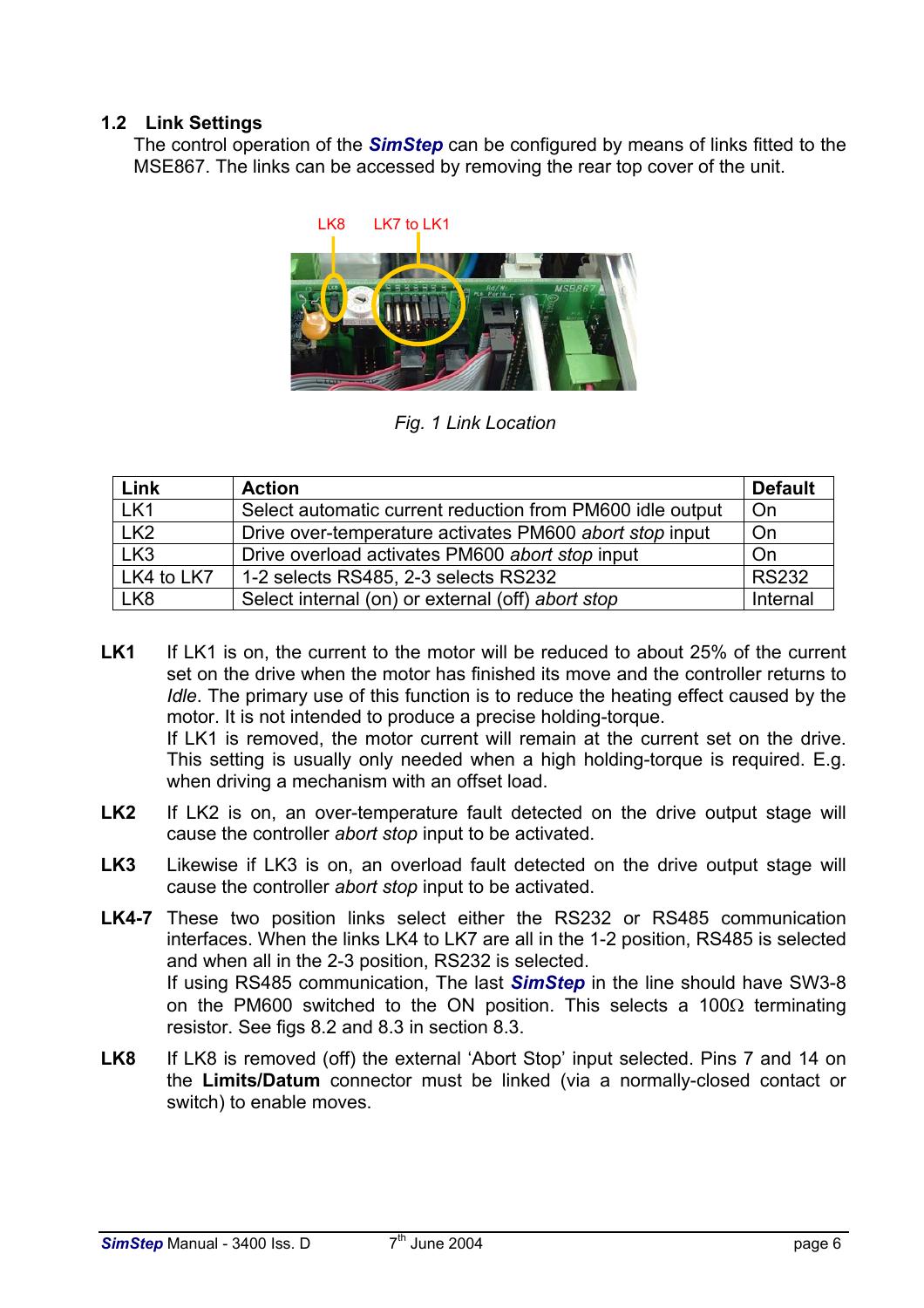## <span id="page-7-0"></span>**2 External Interface Connections**

| <b>MAINS</b> supply |                                  |  |  |  |  |
|---------------------|----------------------------------|--|--|--|--|
|                     | Connector type: IEC chassis plug |  |  |  |  |
| Terminal            | <b>Connection</b>                |  |  |  |  |
|                     | Live input 115/230V AC           |  |  |  |  |
|                     | (Internally selectable)          |  |  |  |  |
| $\frac{N}{E}$       | Neutral input                    |  |  |  |  |
|                     | Earth. THIS UNIT MUST BE EARTHED |  |  |  |  |

| <b>MOTOR</b>            |                                         |  |  |
|-------------------------|-----------------------------------------|--|--|
|                         | Connector type: HAN-4A socket           |  |  |
|                         | Mating Cable: 507MOCxx892 (xx = length) |  |  |
| Terminal                | <b>Connection</b>                       |  |  |
|                         | Motor Phase A+                          |  |  |
| $\sqrt{2}$              | Motor Phase A-                          |  |  |
| $\overline{\mathbf{3}}$ | Motor Phase B+                          |  |  |
| $\frac{4}{1}$           | Motor Phase B-                          |  |  |
| 下                       | Screen                                  |  |  |

| <b>LIMITS/DATUM</b>             | <b>RED</b>                                   |  |
|---------------------------------|----------------------------------------------|--|
| Connector type: 15 way 'D' Plug |                                              |  |
|                                 | Mating Cable: 507LDCxx894 (xx = length)      |  |
| <b>Terminal</b>                 | <b>Connection</b>                            |  |
| 1                               |                                              |  |
| $\frac{2}{3}$                   | 0V                                           |  |
|                                 | Upper Limit Input -                          |  |
| $\overline{4}$                  | Lower Limit Input -                          |  |
| 5                               | Datum Approach Input -                       |  |
| $\overline{6}$                  | Datum Stop Input -                           |  |
| $\overline{7}$                  | Abort Stop - (selected by internal link LK8) |  |
| $\overline{8}$                  |                                              |  |
| 9                               |                                              |  |
| 10                              | Upper Limit Input + (24V)                    |  |
| 11                              | Lower Limit Input + (24V)                    |  |
| 12                              | Datum Approach Input + (24V)                 |  |
| 13                              | Datum Stop Input + (24V)                     |  |
| 14                              | Abort Stop + (24V)                           |  |
| 15                              |                                              |  |

Link pins 3 and 10 to enable positive moves Link pins 4 and 11 to enable negative moves Link pins 5 and 12 for fast datum search If external 'Abort Stop' selected, link pins 7 and 14 to enable moves.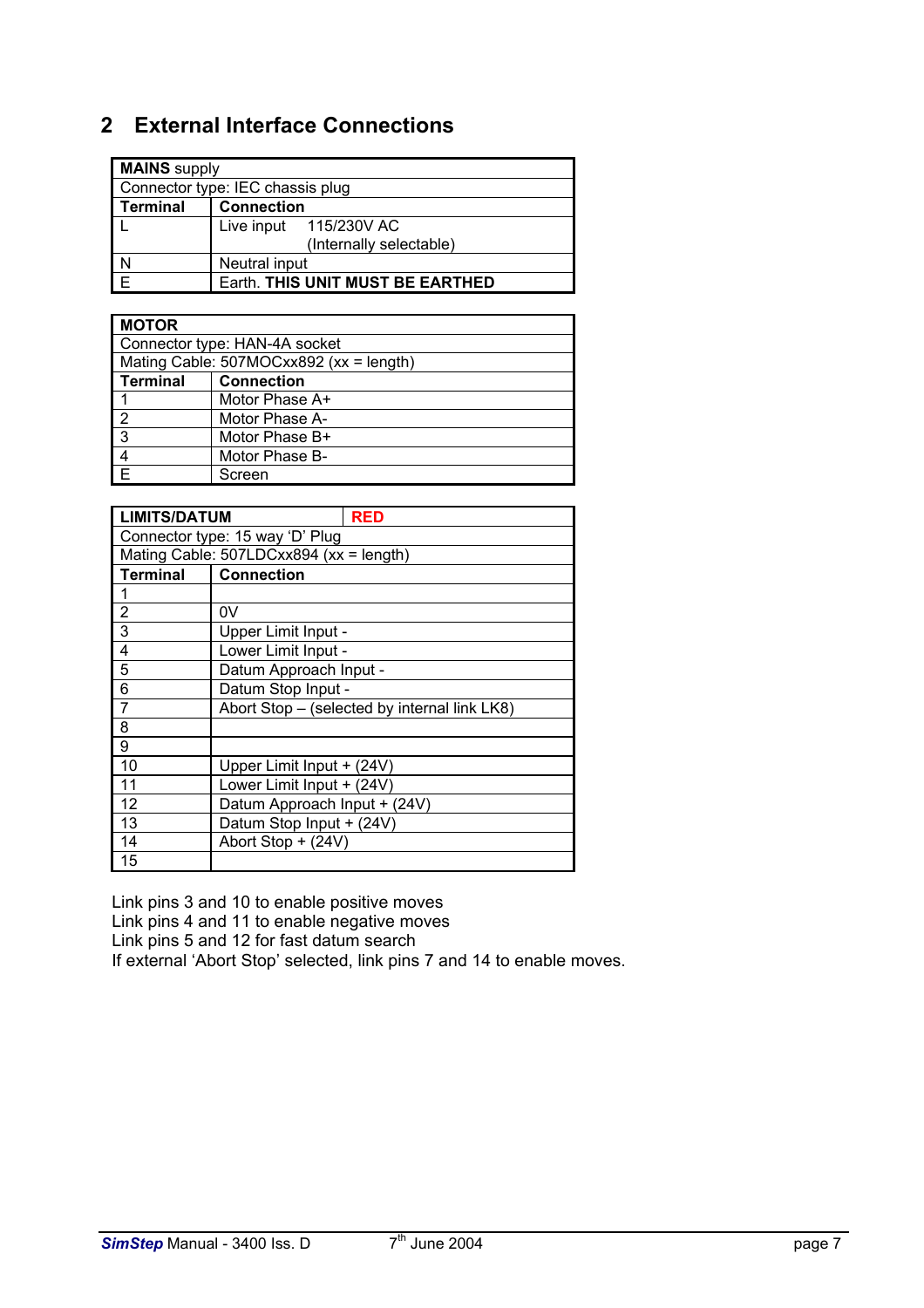| <b>ENCODER</b>                    | <b>BLUE</b>                             |  |  |  |
|-----------------------------------|-----------------------------------------|--|--|--|
| Connector type: 15 way 'D' socket |                                         |  |  |  |
|                                   | Mating Cable: 507ENCxx893 (xx = length) |  |  |  |
| <b>Terminal</b>                   | <b>Connection</b>                       |  |  |  |
| 1                                 |                                         |  |  |  |
| $\overline{2}$                    | 0V                                      |  |  |  |
| 3                                 | Channel A-                              |  |  |  |
| 4                                 | Channel B-                              |  |  |  |
| 5                                 | Channel I-                              |  |  |  |
| 6                                 |                                         |  |  |  |
| 7                                 |                                         |  |  |  |
| 8                                 |                                         |  |  |  |
| 9                                 | $+5V$                                   |  |  |  |
| 10                                |                                         |  |  |  |
| 11                                | Channel A+                              |  |  |  |
| 12                                | Channel B+                              |  |  |  |
| 13                                | Channel I+                              |  |  |  |
| 14                                |                                         |  |  |  |
| 15                                |                                         |  |  |  |

| I/O                                     | <b>YELLOW</b>                       |  |  |  |
|-----------------------------------------|-------------------------------------|--|--|--|
| Connector type: 25 way 'D' socket       |                                     |  |  |  |
| Mating Cable: 507IOCxx895 (xx = length) |                                     |  |  |  |
| <b>Terminal</b>                         | <b>Connection</b>                   |  |  |  |
| 1                                       | Write Port 1                        |  |  |  |
| $\overline{2}$                          | Write Port 2                        |  |  |  |
| $\overline{3}$                          | Write Port 3                        |  |  |  |
| 4                                       | Write Port 4                        |  |  |  |
| 5                                       | Write Port 5                        |  |  |  |
| 6                                       | Write Port 6                        |  |  |  |
| $\overline{7}$                          | Write Port 7                        |  |  |  |
| 8                                       | Write Port 8                        |  |  |  |
| 9                                       | Write Port Common (Isolated Supply) |  |  |  |
| 10                                      | +VLL (Controller Supply)            |  |  |  |
| 11                                      |                                     |  |  |  |
| 12                                      |                                     |  |  |  |
| 13                                      |                                     |  |  |  |
| 14                                      | Read Port 1                         |  |  |  |
| 15                                      | Read Port 2                         |  |  |  |
| 16                                      | Read Port 3                         |  |  |  |
| 17                                      | Read Port 4                         |  |  |  |
| 18                                      | Read Port 5                         |  |  |  |
| 19                                      | Read Port 6                         |  |  |  |
| 20                                      | Read Port 7                         |  |  |  |
| 21                                      | Read Port 8                         |  |  |  |
| $\overline{22}$                         | Read Port Common (Isolated 0V)      |  |  |  |
| 23                                      | 0V (Controller 0V)                  |  |  |  |
| 24                                      |                                     |  |  |  |
| 25                                      |                                     |  |  |  |

Refer to PM600 Manual sections 2.18 and 3.16 for typical connections.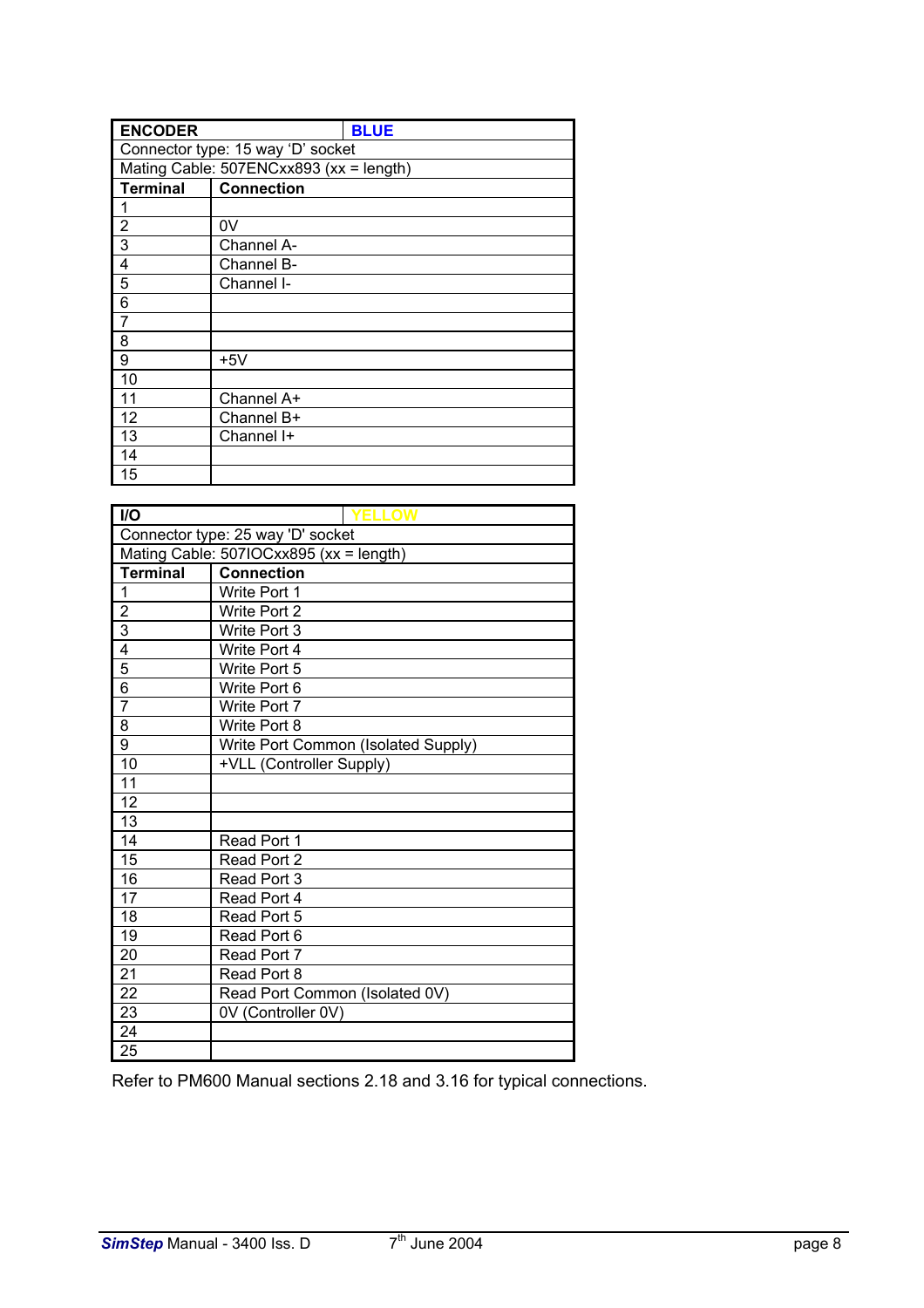| JOG A and JOG B                   | <b>GREEN</b>                                           |  |  |
|-----------------------------------|--------------------------------------------------------|--|--|
| Connector type: 15 way 'D' socket |                                                        |  |  |
|                                   | Compatible with JC100, JC400 and JC809 manual controls |  |  |
| <b>Terminal</b>                   | <b>Connection</b>                                      |  |  |
| 1                                 | Jog Common (~+24V)                                     |  |  |
| 2                                 | 0V                                                     |  |  |
| 3                                 | $Jog + Input$                                          |  |  |
| 4                                 | $Jog - Input$                                          |  |  |
| 5                                 | Jog Fast Input                                         |  |  |
| 6                                 |                                                        |  |  |
| 7                                 |                                                        |  |  |
| 8                                 |                                                        |  |  |
| 9                                 | Joystick Supply (+5V)                                  |  |  |
| 10                                | Joystick Input                                         |  |  |
| 11                                |                                                        |  |  |
| 12                                | Joystick Centre Tap Input                              |  |  |
| 13                                |                                                        |  |  |
| 14                                | Data A                                                 |  |  |
| 15                                | Data B                                                 |  |  |

| <b>RS232 IN</b> |                                       |                         |  |  |
|-----------------|---------------------------------------|-------------------------|--|--|
|                 | Connector type: 9 way 'D' type socket |                         |  |  |
| <b>Terminal</b> | <b>RS232 Connection</b>               | <b>RS485 Connection</b> |  |  |
|                 |                                       | <b>RS485-A</b>          |  |  |
| 2               | <b>Transmit Data</b>                  |                         |  |  |
| 3               | Receive Data                          |                         |  |  |
|                 |                                       |                         |  |  |
| 5               | 0V                                    |                         |  |  |
| 6               |                                       | <b>RS485-B</b>          |  |  |
|                 | CTS                                   |                         |  |  |
| 8               | <b>RTS</b>                            |                         |  |  |
| 9               |                                       |                         |  |  |

| <b>RS232 OUT</b> |                                     |                      |                         |
|------------------|-------------------------------------|----------------------|-------------------------|
|                  | Connector type: 9 way 'D' type plug |                      |                         |
| <b>Terminal</b>  | <b>RS232 Connection</b>             |                      | <b>RS485 Connection</b> |
|                  |                                     |                      | <b>RS485-A</b>          |
| $\overline{2}$   | Receive Data                        | Link to echo replies |                         |
| l 3              | <b>Transmit Data</b>                | and commands         |                         |
| $\overline{4}$   |                                     |                      |                         |
| 5                | 0V                                  |                      |                         |
| 6                |                                     |                      | <b>RS485-B</b>          |
|                  | <b>RTS</b>                          | Link to echo replies |                         |
| 8                | CTS                                 | and commands         |                         |
| l 9              |                                     |                      |                         |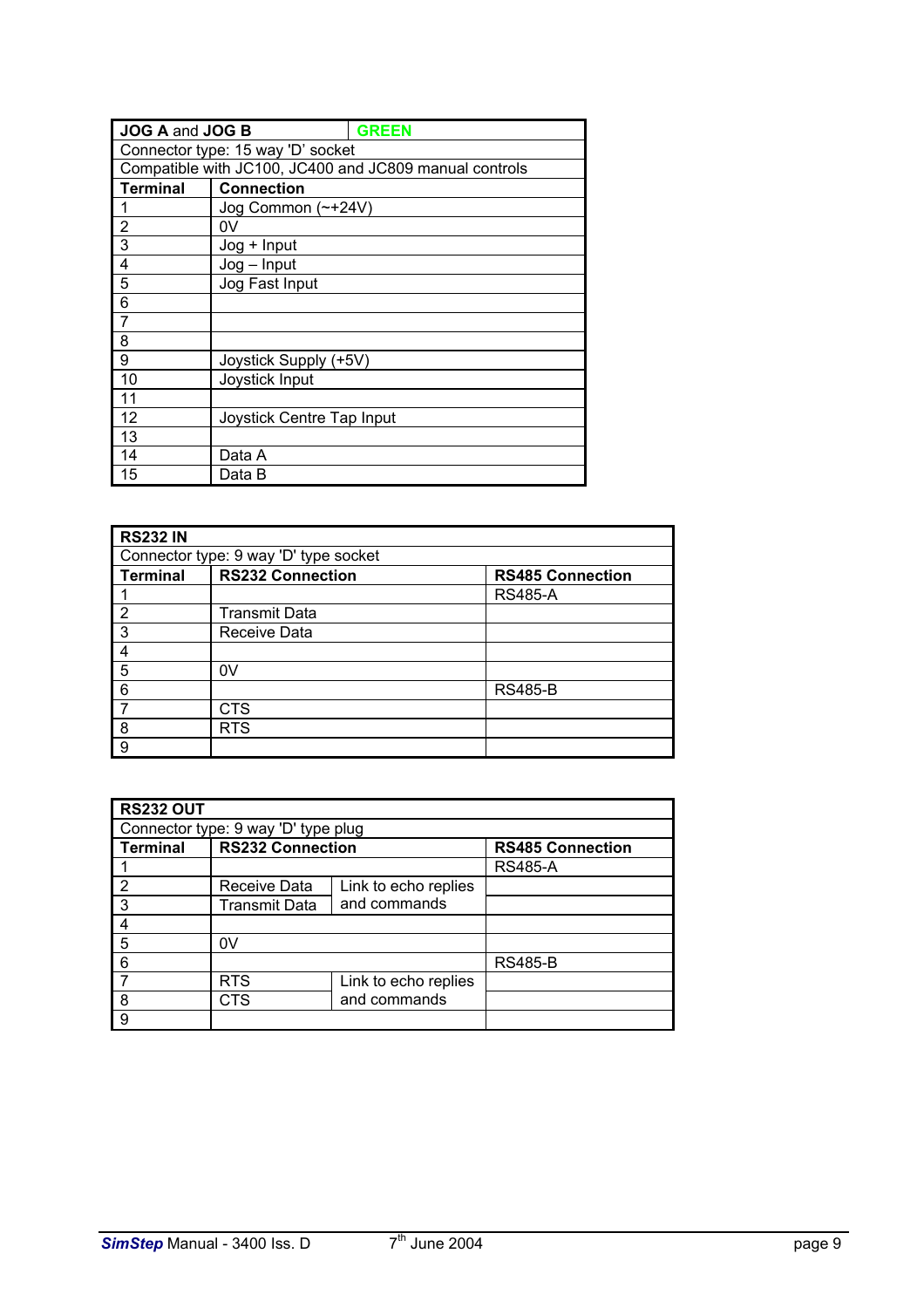## <span id="page-10-0"></span>**3 Cables**

## <span id="page-10-1"></span>**3.1 Motor and Limit/Datum cables**

Motor and limit/datum cables fitted with connectors to plug into the rear panel of the **SimStep** may be specified. The available lengths are shown below. The motor cables have a connector on both ends, which can be connected either to the connector fitted to the stepper motor or to the stepper motor wires via an MSA889 Junction Box.

Likewise, the *Limit* and *Datum* connections can be made either by connecting to the socket on the end of the cable or via an MSA889 junction box. The connections to the MSA889 junction box are shown in figures 4.2 and 4.3.



*Fig. 3.1 Motor and Limit/Datum Cables*

## <span id="page-10-2"></span>**3.2 Electro-magnetic Compatibility (EMC)**

The *SimStep* complies with EN-50081-1 and EN50082-1 when properly with cables that use EMC connectors. The cable used to connect the motor to the drive should be a screened, twisted pair type. The screen should be connected at both ends of the cable. On the drive end, the screen should be connected to earthed metalwork of the case and on the motor end, the screen should be connected to the motor body.

The EMC profile may be improved by fitting ferrite sleeves to the motor cables. For cable diameters from 7mm to 8.5mm use RS part number 260-6492. For cable diameters from 8.5mm to 10mm use RS part number 309-7962.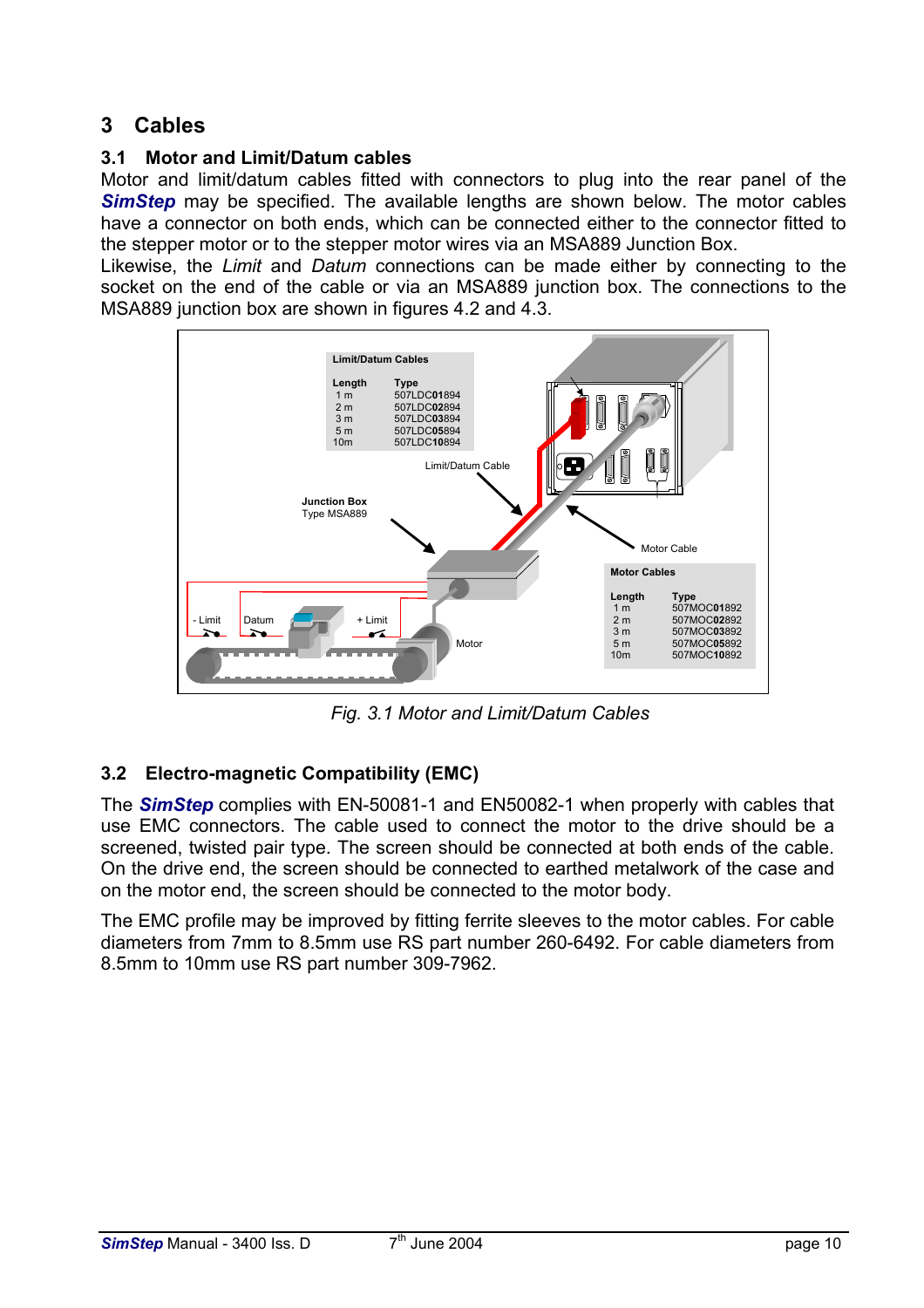## <span id="page-11-0"></span>**3.3 Encoder Cables**

The *SimStep* can be connected to the encoder via an encoder cable that is equipped with connectors at each end. One connector plugs into the controller, the other into the motorencoder extension cable as shown in fig 3.2.

Alternatively, if the motor has a connector box, the cable can be plugged in directly.



*Fig. 3.2 Encoder Cable*

<span id="page-11-1"></span>

|  |  |  | 3.3.1 Typical Motor Encoders |
|--|--|--|------------------------------|
|--|--|--|------------------------------|

| <b>Frame size</b> | <b>Motor Encoder</b> | <b>Order Code</b> |
|-------------------|----------------------|-------------------|
| Size 23           | 23HSX-206 CI 500L    | 301HSE00053       |
|                   | 23HSX-306 CI 500L    | 301HSE00054       |
| Size 34           | 34HSX-108 RI 500L    | 301HSE00055       |
|                   | 34HSX-208 RI 500L    | 301HSE00056       |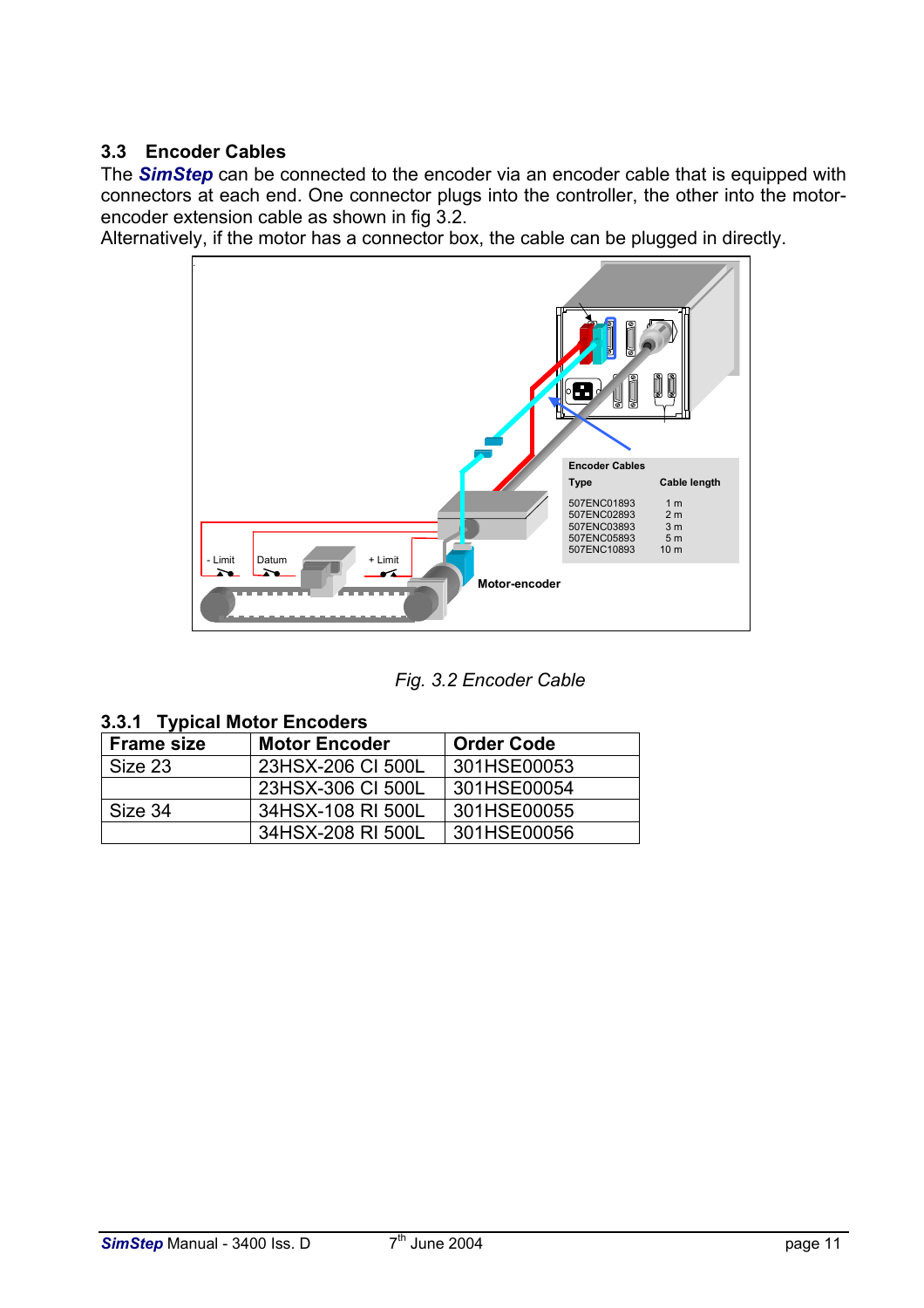## <span id="page-12-0"></span>**4 Motor Connections**

## <span id="page-12-1"></span>**4.1 Colour Code for 8 lead motors:**

The motor will have eight leads that can be identified as shown in figure 4.1.



*Fig. 4.1 Eight lead 23 & 34 frame size motors*

| <b>Motor</b>  |     | <b>Lead identification</b> |        |        |              |              |                       |              |
|---------------|-----|----------------------------|--------|--------|--------------|--------------|-----------------------|--------------|
|               |     | $\mathbf{1}$               | 2'     | 2      | 3            | 3'           | $\mathbf{4}^{\prime}$ | 4            |
| <b>HS</b>     | Red | White/                     | White/ | Yellow | <b>Black</b> | White/       | White/                | Orange       |
| <b>Series</b> |     | Red                        | Yellow |        |              | <b>Black</b> | Orange                |              |
| or            | Red | <b>Black</b>               | White  | White/ | White/       | White/       | Orange                | Green        |
|               |     |                            |        | Red    | Green        | <b>Black</b> |                       |              |
| 23HSX         | Red | White/                     | White/ | Yellow | Orange       | White/       | White/                | <b>Brown</b> |
|               |     | Red                        | Yellow |        |              | Orange       | <b>Brown</b>          |              |
| 34HSX         | Red | White/                     | White/ | Yellow | <b>Black</b> | White/       | White/                | Orange       |
|               |     | Red                        | Yellow |        |              | <b>Black</b> | Orange                |              |

The motor can be connected into the MSA889 junction box as shown in fig. 4.4. Internal links select parallel or series operation. This function is shown in figures 4.2 and 4.3.



*Fig. 4.2 Coils in Parallel Fig. 4.3 Coils in Series*



The maximum drive current for coils wired in parallel is the unipolar motor phase current rating x  $\sqrt{2}$ . The maximum drive current for coils wired in series is the unipolar motor phase current rating  $/ \sqrt{2}$ .

To reverse motor direction, swap the connections to **one** phase. E.g., swap B with B'.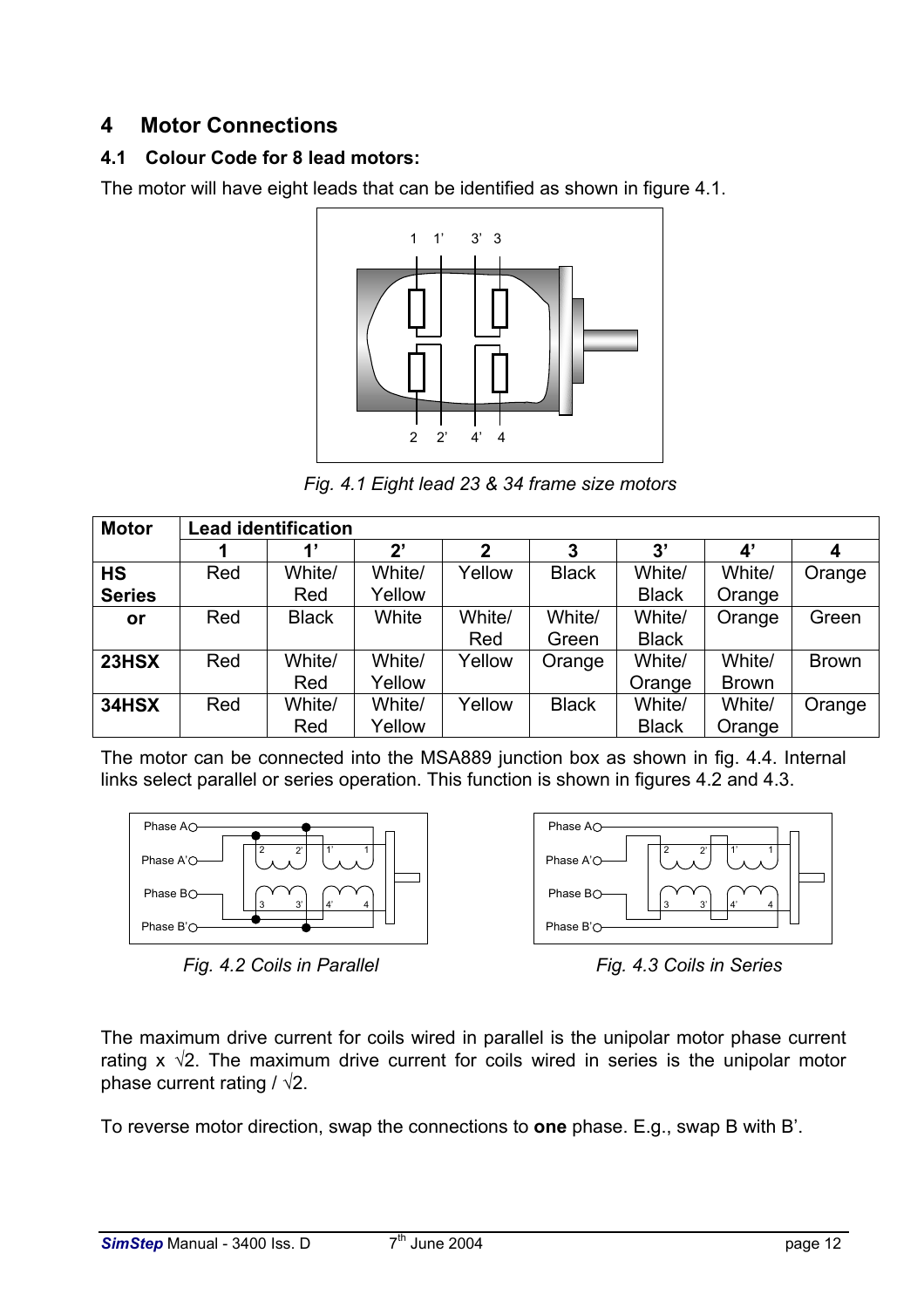## <span id="page-13-0"></span>**4.2 Connecting To The MSA889 Junction Box**



*Fig. 4.4 Parallel Motor Coil Connections* 



*Fig. 4.5 Series Motor Coil Connections*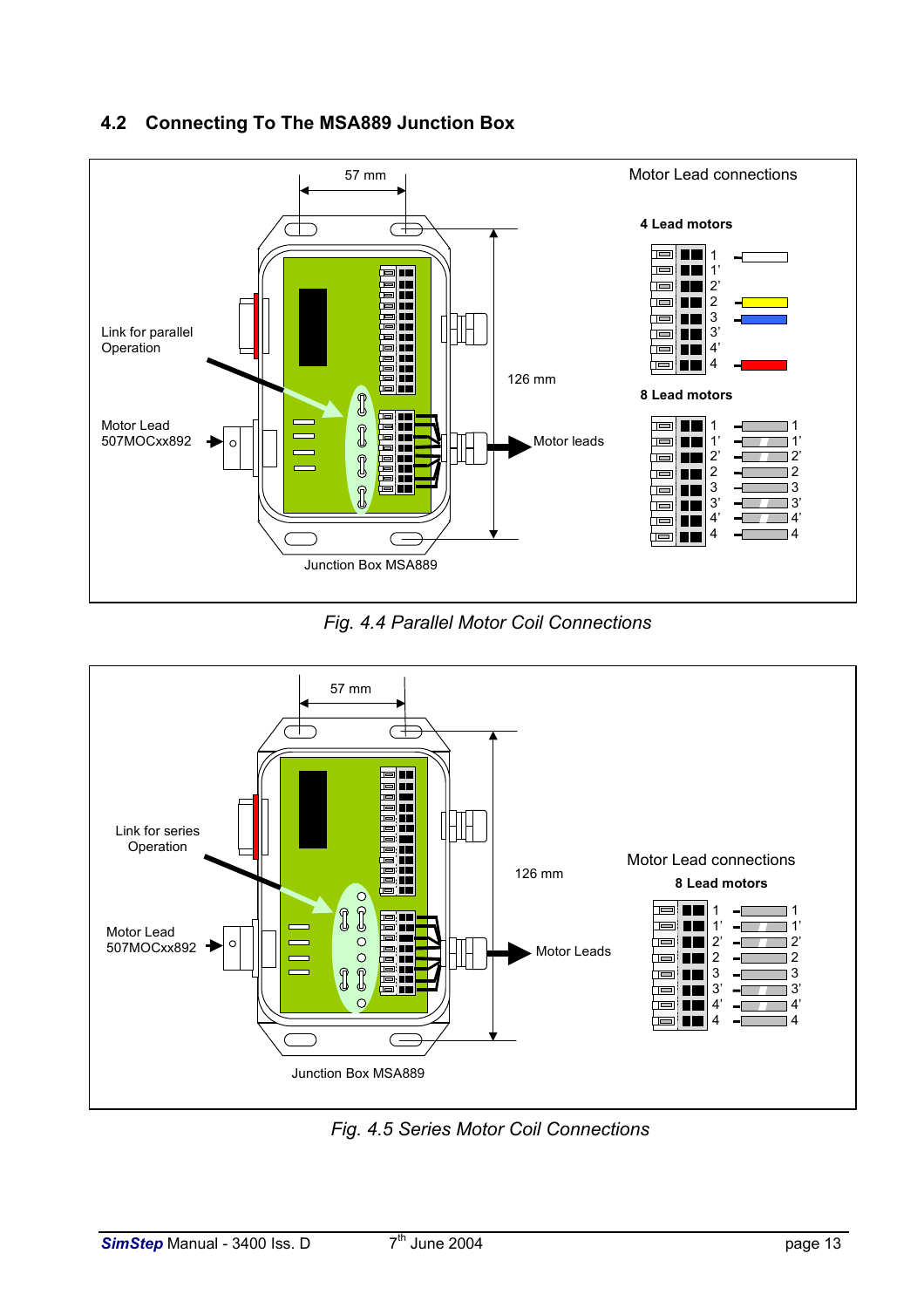## <span id="page-14-0"></span>*4.3* **Connection of Limits And Datum**



*Fig. 4.5 Limit/Datum Connections*

All limit and datum signal inputs should utilise normally closed contacts.

- Note<sup>\*</sup> The datum approach signal is not always required. This is the case when:
	- a) The motor is operated at slow (creep speed) since it is not necessary to decelerate before stopping at the datum point. In this case the datum approach terminals should not be connected.
		- b) When the controller is configured to utilise the high-speed datum registration feature. In this case, the datum approach connections should be linked.
- Note \*\* This connection enables an external open contact to abort a move. However for this feature to be utilised it is necessary to remove an internal link LK8 within the controller.

It should be noted that the limit switches should be placed sufficiently within the total travel distance to allow the motor to decelerate from high speed.

They should also be mounted for sliding operation, so that they do not become crushed on first use. No mechanism can decelerate instantaneously.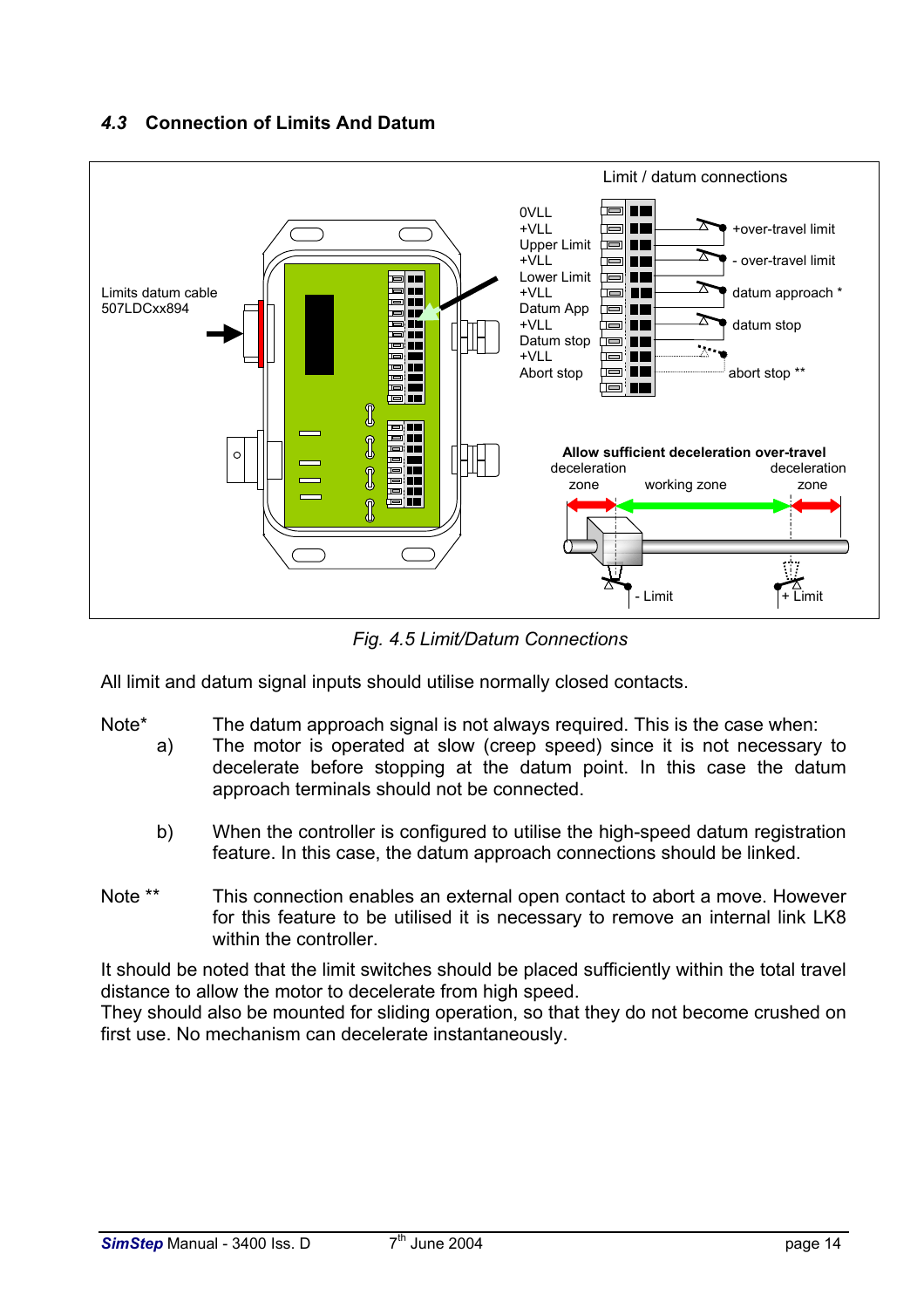## <span id="page-15-0"></span>**4.3.1 Datum Position**

The *datum* position is detected as the *datum stop* switch opens. It is also summed with the encoder *index* signal (if fitted). For further information, refer to the Datum Search Strategies section (2.13) of the PM600 manual.

## <span id="page-15-1"></span>**4.3.2 Using Over-travel limits as datum inputs.**



In applications where space is limited, the over-travel limit switches may also be used as the datum stop switch. In the example shown the lower limit switch is also connected to the datum stop input and the controller is configured to utilise the high-speed datum approach facility.

*Fig. 4.6 Limit/Datum Connections*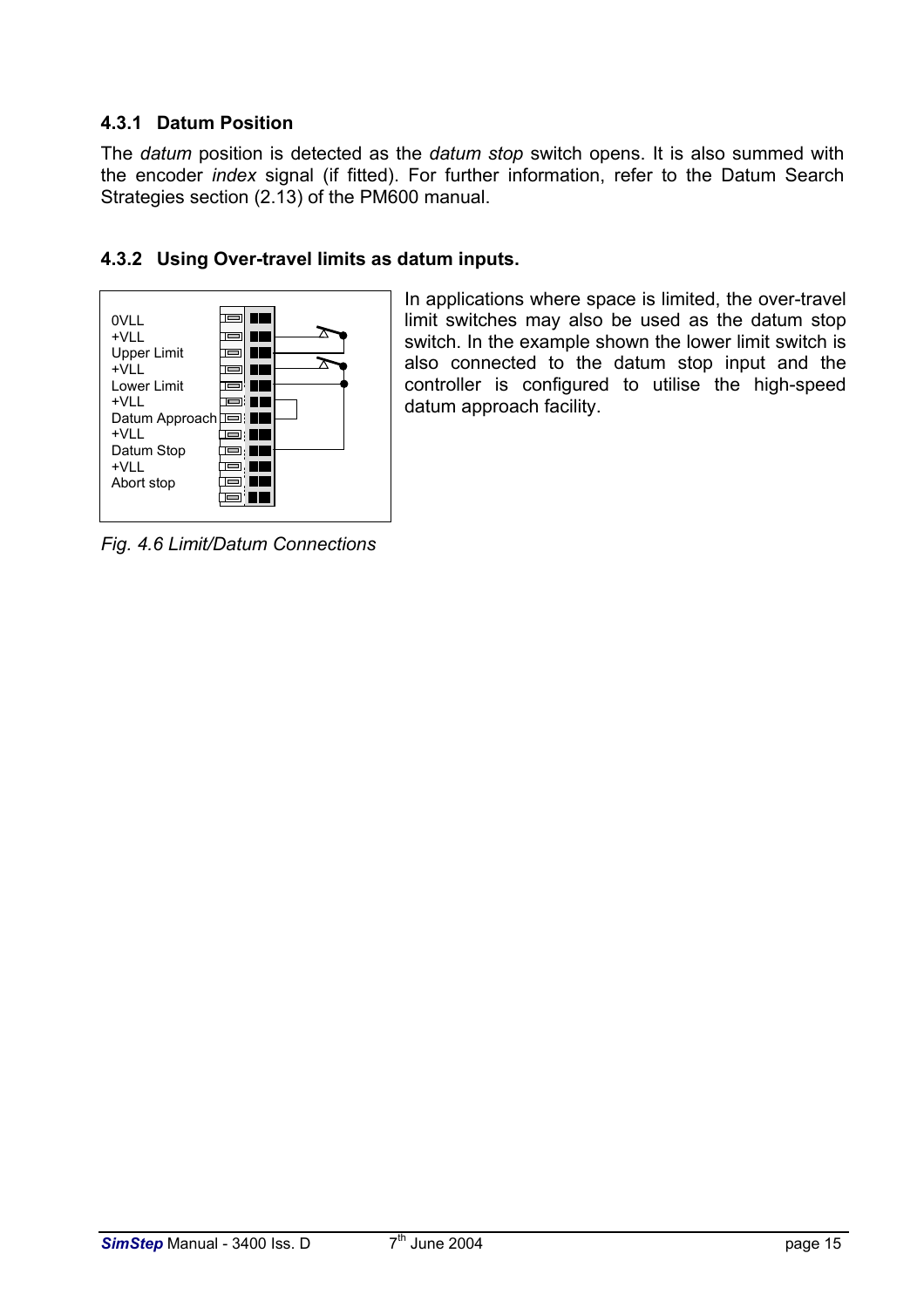## <span id="page-16-0"></span>**5 Power Supply Unit**

The power supply unit used in this system has been designed to energise an MSE570 stepper drive and a PM600 Position Controller.

It provides the unregulated logic supply of +24V (nominal) to the PM600, and an unregulated supply of +40V (nominal) to the MSE570.

There is a mains fuse fitted in the mains inlet, its rating is 2A anti-surge. There are two front panel fuseholders that protect the DC outputs of the power supply. The rating of the fuses are 3.15A for the motor rail and 1A for the logic rail.

The mains voltage may be changed from 230V to 115V by changing the position of the links on the MSE779 PCB.





*Fig. 5.1 Mains Voltage Selector*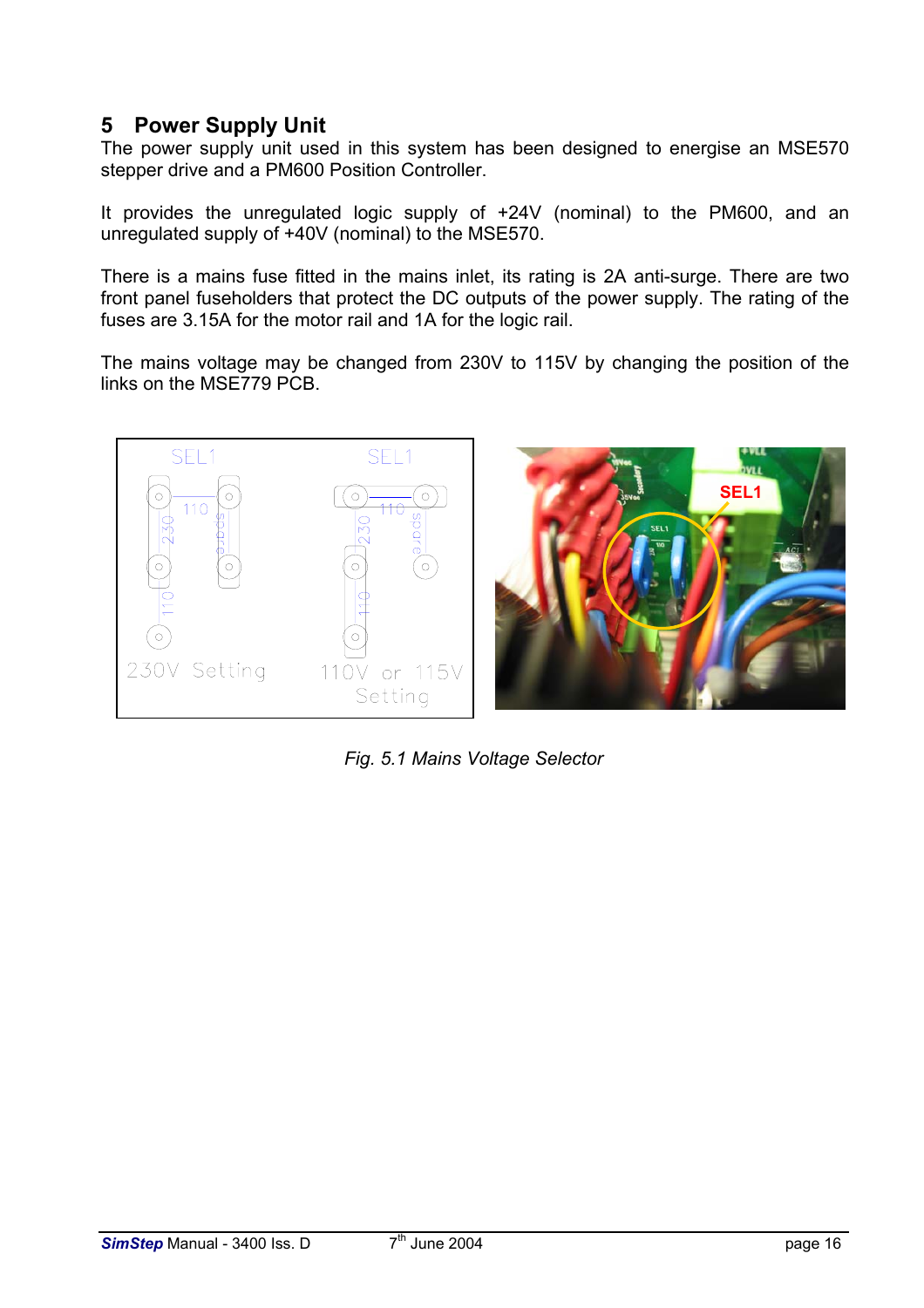## <span id="page-17-0"></span>**6 MSE570 Stepper Drive**

The MSE570 stepper drive translator is a 3.5A per phase bi-polar stepper drive.

The clock and direction signals from the PM600 controller are converted into chopped, constant current drive levels to energise a bipolar stepper motor.

The step sequence is set to *half step*. Using a hybrid type stepper motor, 400 steps per revolution will be obtained.

A thermal sensor protects the output devices in case of overheating. If the drive temperature exceeds 80° C, the thermal sensor will operate. With the switch settings shown below, the drive is disabled (SW1-1=on) and the condition is latched (SW1-2=on). The latched condition can only be reset by removing the power.



*Fig. 6.1 MSE570 Set-up Switches*

#### **6.1 General Set-up:**

<span id="page-17-1"></span>SW1



Disable on Overtemperature - on

Latch Overtemperature - on

CC Current Control Type - slow

Slave Sync – off

## **6.2 Current Setting**

 $\overline{\phantom{a}}$ 

<span id="page-17-2"></span>As delivered the motor phase current is set to 3.5A/phase.

| SW2        |   |
|------------|---|
| 1<br>┌─    |   |
| 2Γ         |   |
| $3\square$ |   |
| 4Γ         |   |
| Off        | n |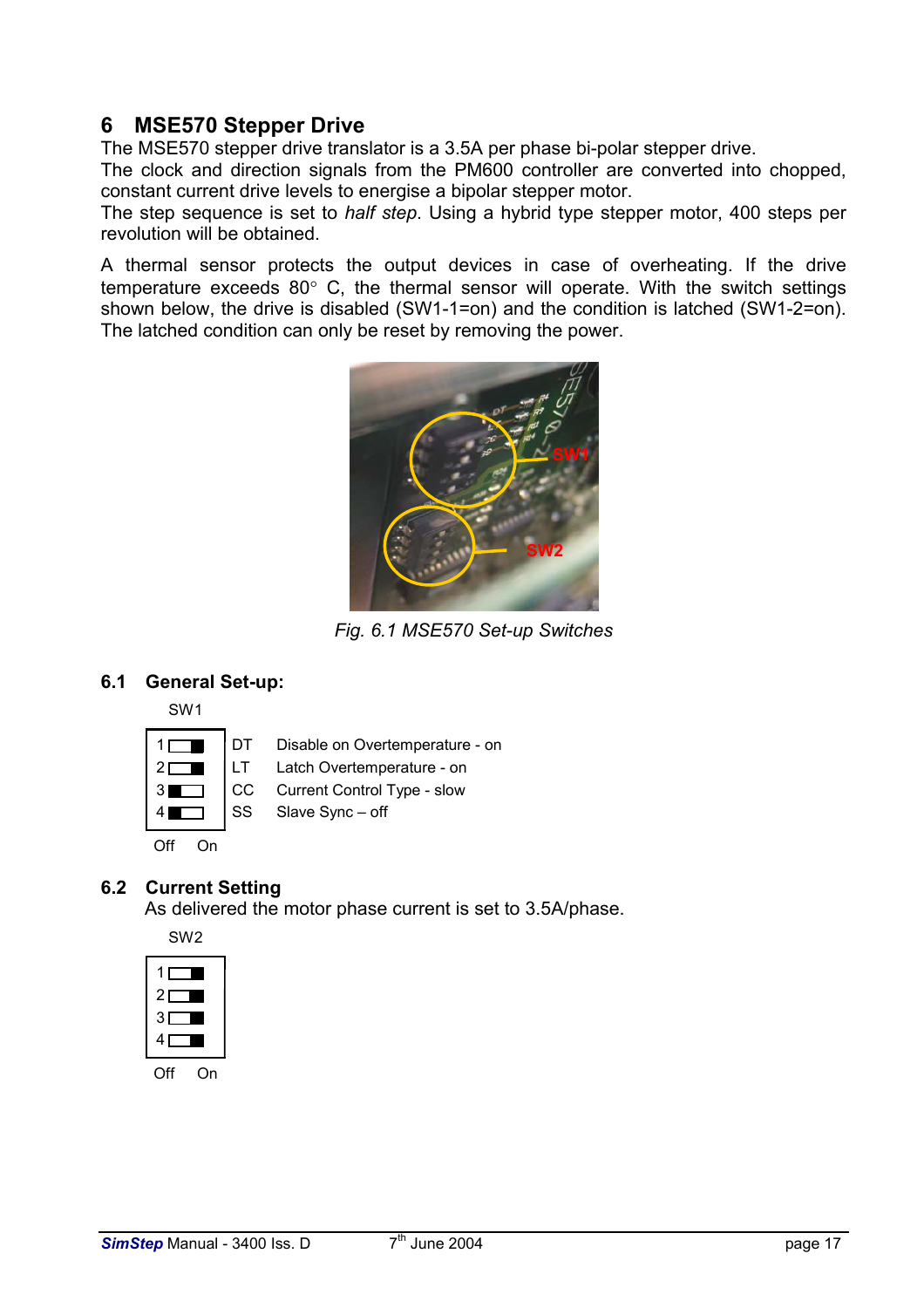## **6.3 Other MSE570 Current Settings**

<span id="page-18-0"></span>The current setting for the motors detailed below when wired with coils in parallel is 3.5A (default).

Current settings for motors wired with coils in series.

| <b>Motor</b> | Current (A)    |
|--------------|----------------|
| 23HSX-206    | 21             |
| 23HSX-306    | 2 <sub>1</sub> |
| 34HSX-108    | 27             |
| 34HSX-208    | 27             |

| SW <sub>2</sub>                                                                                                     |                  |                    |                          |                 |                  |      |           |                          |
|---------------------------------------------------------------------------------------------------------------------|------------------|--------------------|--------------------------|-----------------|------------------|------|-----------|--------------------------|
| 1 <sub>1</sub><br>$\blacksquare$                                                                                    |                  |                    |                          |                 |                  |      |           | <b>Contract Contract</b> |
| $\overline{2}$<br><b>The Company</b>                                                                                |                  |                    |                          |                 | . .              |      |           |                          |
| 31<br>and the state                                                                                                 | a sa sa          |                    |                          |                 |                  |      | a sa      | $\Box$                   |
| 4                                                                                                                   |                  | l 1                | . .                      | . .             |                  |      |           |                          |
| Off<br>On                                                                                                           | 0.0A             | 0.5A               | 0.9A                     | 1.2A            | 1.3A             | 1.6A | 1.85A     | 2.1A                     |
|                                                                                                                     |                  |                    |                          |                 |                  |      |           |                          |
| SW <sub>2</sub>                                                                                                     |                  |                    |                          |                 |                  |      |           |                          |
| $\overline{1}$                                                                                                      |                  |                    |                          |                 |                  |      |           |                          |
| 21<br>a series de la propiedad de la concerción de la concerción de la concerción de la concerción de la concerción | and the contract |                    | ■ !                      | <b>Contract</b> | . .              |      | . .       | $\Box$                   |
| 31<br>and the state                                                                                                 | . .              | <b>State State</b> |                          | $\blacksquare$  | and the contract |      | $\sim$ 10 | ▔∎                       |
| 4<br><b>Contract Contract</b>                                                                                       |                  |                    | <b>Contract Contract</b> | . .             | - 1              |      |           | $\Box$                   |
|                                                                                                                     |                  |                    |                          |                 |                  |      |           |                          |
| Off<br>On                                                                                                           | 2.3A             | 2.5A               | 2.7A                     | 2.9A            | 3.0A             | 3.1A | 3.3A      | 3.5A                     |

**WARNING! Failure to make the correct current settings can damage the motor**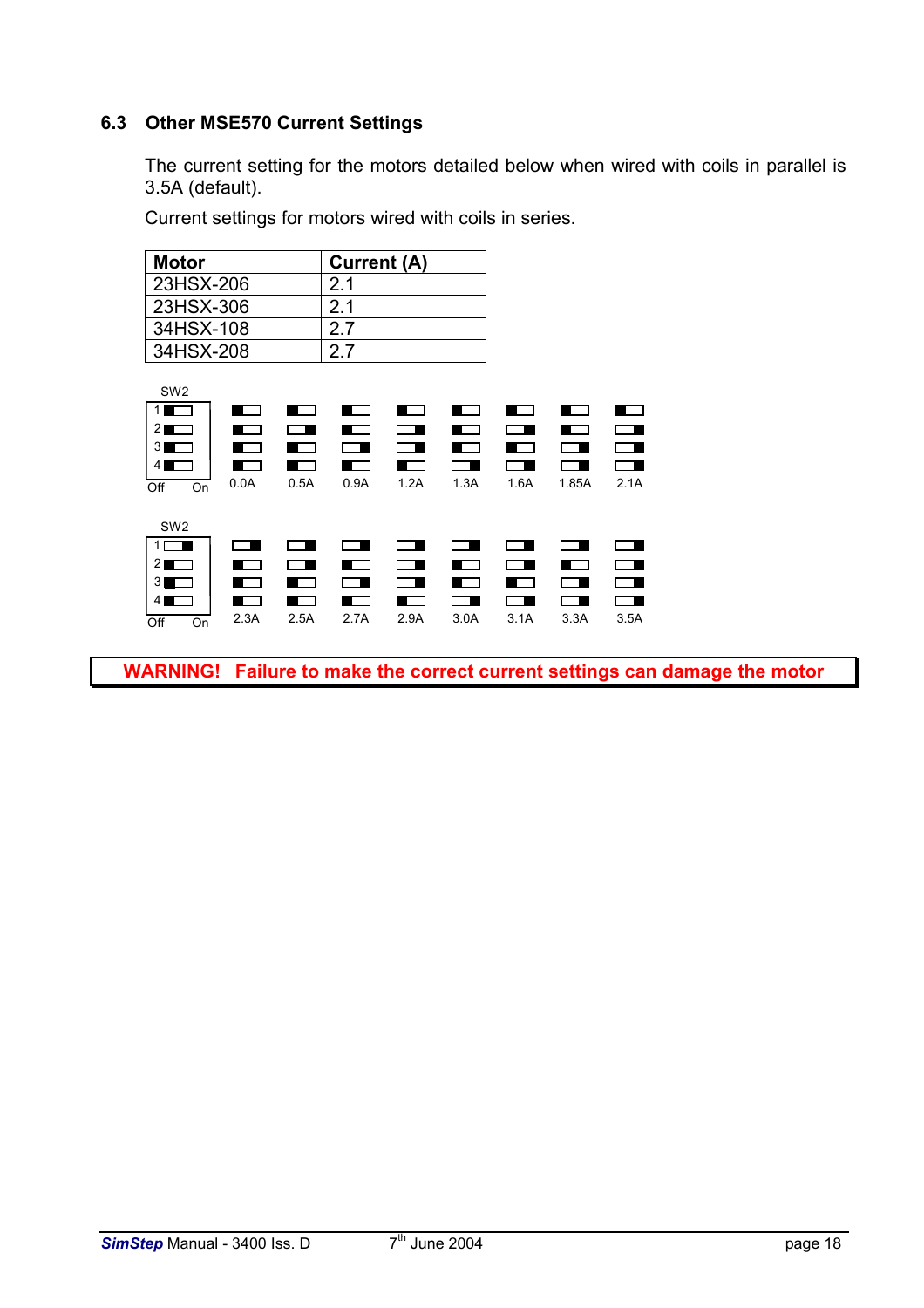## <span id="page-19-0"></span>**7 Manual Operation Using the Jog Box or Joystick**

The *SimStep* controller can be operated in manual mode by means of either a jog box or joystick. These devices should be connected to the *Jog* connectors on the rear of the unit.

## <span id="page-19-1"></span>**7.1 Jog Boxes - JC Series**

JC Series Jog boxes provide a convenient way to manually control motor control systems. Three models, the JC100 single-axis, the JC200 dual axis and the JC809 multi-axis are available and provide the following manual control functions:

- Bi-directional single step (jog) function by momentary depression of '+' or '-' buttons.
- Slow speed continuous operation in desired direction by the depression and holding of the '+' or '-' buttons. The speed of movement can be programmed using **SJ** command into the *SimStep* during commissioning.
- Fast speed, continuous operation in desired direction by depressing & holding the 'F' button together with either the '+ or '- button. The fast positioning rates are can also be programmed using **SF** command into the *SimStep* during commissioning.

Figures 7.1 to 7.3 show the connections of the JC series Jog Boxes to the *SimStep.*

For single axis drives specify JC100 Jog box and connect it to the green 'D' connector on the *SimStep* as shown in fig 7.1.



*Fig. 7.1 Single axis installations*

For dual axis drives specify JC200 Jog box and connect it to the green 'D' connector on the *SimStep* as shown in fig 7.2.



*Fig. 7.2 Dual axis installations*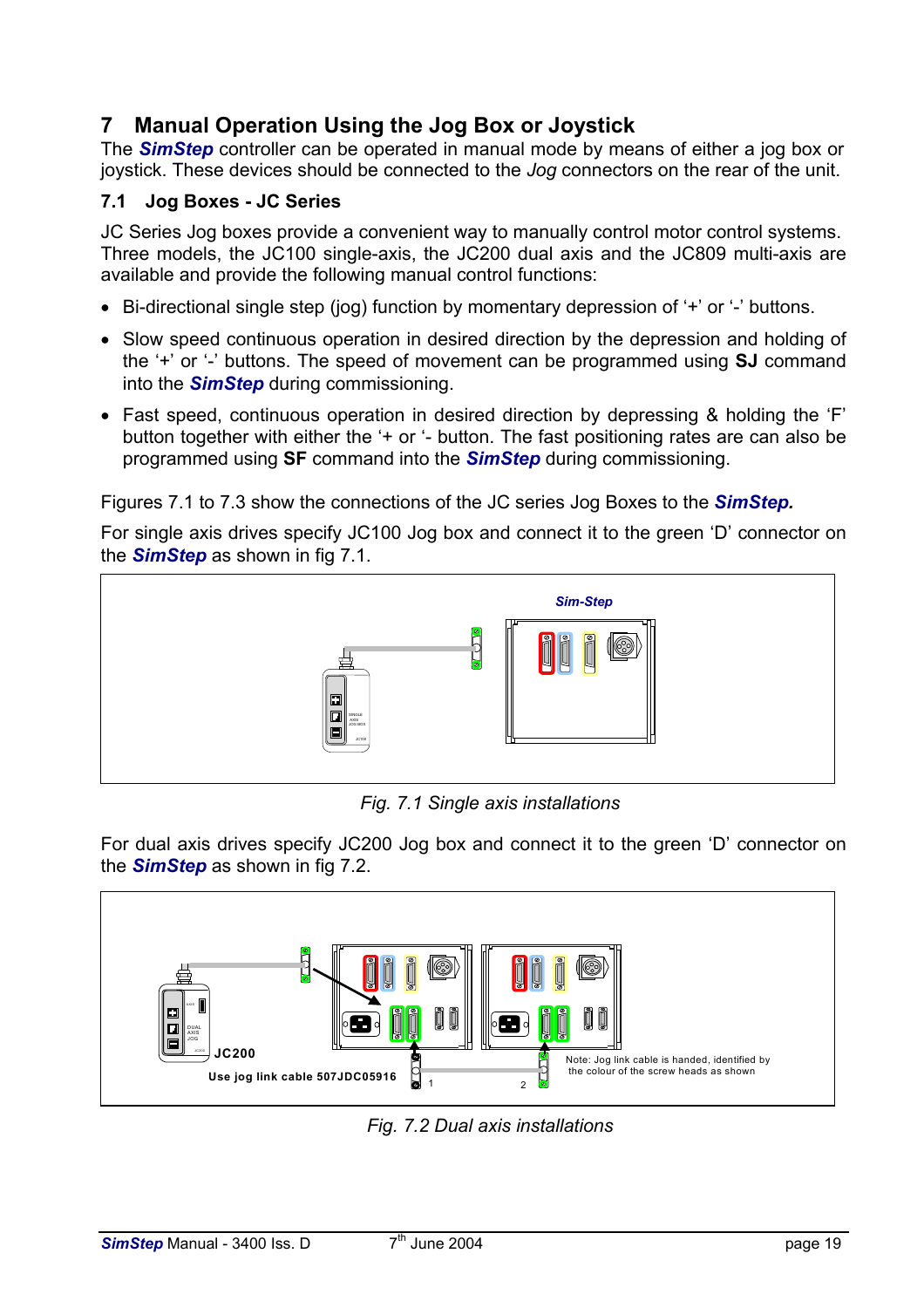For 3-15 axes drives specify JC809 Jog Box and connect it to the green 'D' connector on the *SimStep* as shown in fig. 7.3.



*Fig. 7.3 3-15 axis installations*

## **7.2 Single and Dual Axis Jog Box Operation**

<span id="page-20-0"></span>Jog box operation is very straightforward. Once connected, the jog box will control the motor as follows. Pressing either the **+** or **–** button causes the motor to move in the positive or negative rotation direction. The speed of rotation is determined by the **Slow Jog (SJ** command**)** speed that has been set in the PM600. Momentarily pressing the **+** or **–** buttons causes the motor to move in single steps.

Pressing the F button together with either the **+** or **–** buttons causes the motor to move at the Fast Jog (**SF** command) speed that has been programmed into the PM600 (see pages 7-48 and 7-49 of the PM600 manual)

#### **7.3 Multi-axis Jog Box Operation**

<span id="page-20-1"></span>The MSB867 interfaces between the JC809 Multi-axis Jog Box and the PM600.

It communicates to the JC809 via signals transferred over a RS485 link. The outputs from the MSB867 connect to the PM600's Jog inputs. Connecting the 'Jog Daisy-Chain' lead between the **JOG B** connector on one system to the **JOG A** connector on the next system allows further systems to be connected to the JC809.

A rotary switch on the MSB867 sets the axis address that is shown on the JC809. This switch is accessible by removing the rear top cover of the unit. A setting of 0 will mean that the axis cannot be controlled by the JC809. The default axis is 1 but any axis between 1 and 15 can be selected. Note that axes 10, 11, 12, 13, 14 and 15 are represented by the letters A, B, C, D, E and F respectively.



*Fig. 7.4 Jog Axis Selector*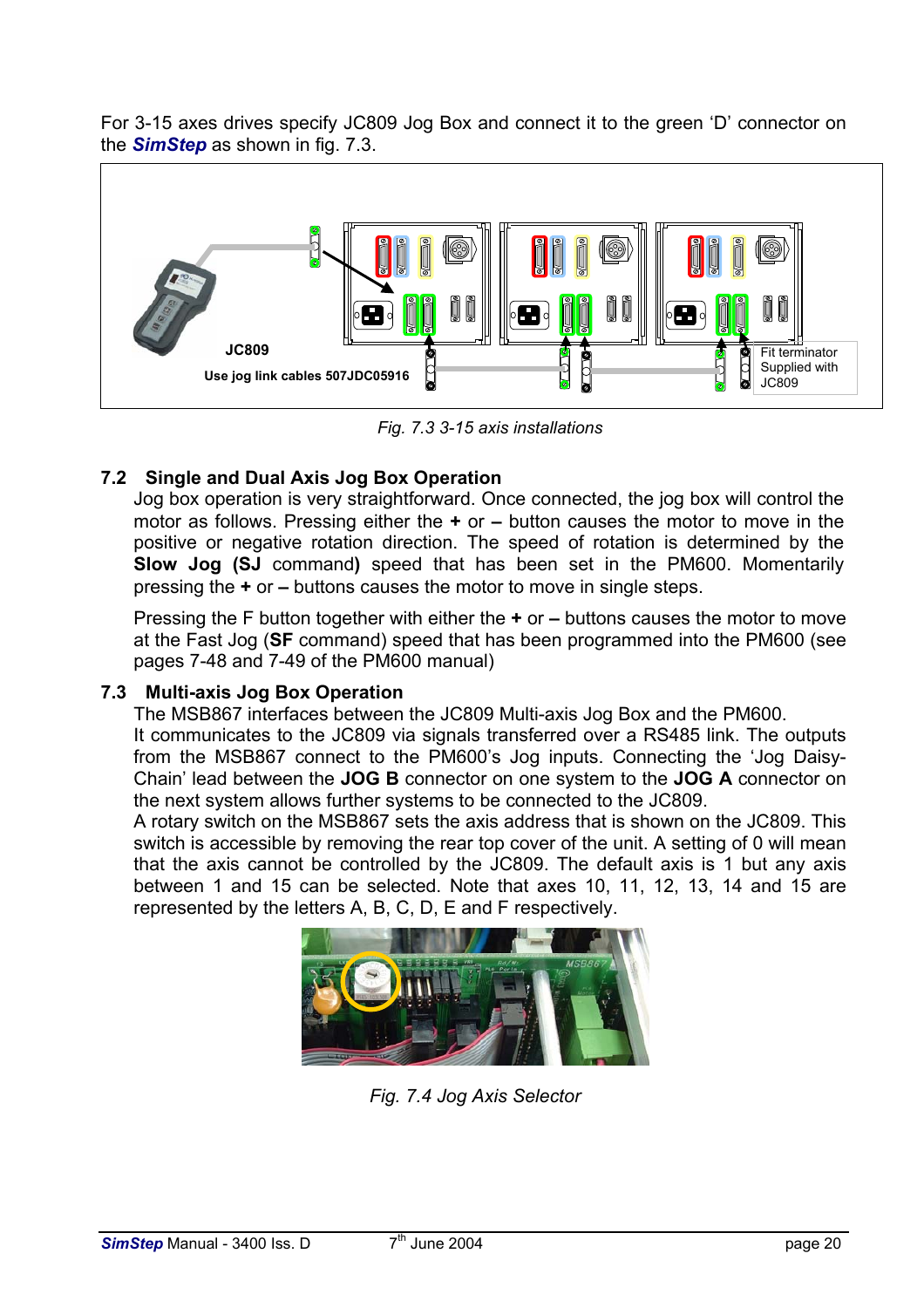## **7.4 Joystick - JC Series**

<span id="page-21-0"></span>The JC Series Joysticks provide an alternative way to manually control motor speed. The JC400 is a dual axis Joystick that can be used to control either one or two axes. The JC400 is connected in a similar way to the JC100 and JC200 Jog Boxes shown in figures 7.1 and 7.2.

## **7.5 Joystick Operation**

<span id="page-21-1"></span>In order to set the joystick parameters, the RS232 connection must be connected to a PC.

The joystick option gives variable control of the motor speed – the further the joystick is moved from the centre position, the faster the motor moves. Before the joystick option can be used, the joystick centre and minimum/maximum positions must be calibrated. Note that the *SimStep* is set up for *Jog Box* operation as standard.

The controller must then be told to accept the joystick input using the command **1JM01000000** (see PM600 manual page 7-27).

Assume that the controller is set as Axis 1 and that the joystick is in the "free" (i.e. mid range) position. The command **1AI3** will interrogate the joystick position; the controller will then display a value in the format **01:2126**, where 01: refers to Axis 1, and 2126 is the joystick centre position.

Now hold the joystick at one extreme of its range and repeat the 1AI3 command; note this number and then repeat at the other extreme of the joystick range. Let us assume that the following data are given from the 1AI3 command:

| Low    | 1688 |
|--------|------|
| Centre | 2126 |
| High   | 2568 |

This means that the *range* either side of centre is ~440 units (note that the "centre position" may not be *exactly* in the middle of the upper and lower readings).

**1JC2126** This sets the centre position. A value of JC=0 will use the value of a joystick centre tap signal, connected to Analogue input 5, to set the centre position.

- **1JR340** This sets the +/- range of the joystick (JR = *range* 2 x JT)
- **1JT50** This sets the joystick threshold this is the "deadband" around the centre position. If the joystick is moved by less than the deadband value, the motor will not move.

**Note:** You must use the **1BD** (backup digiloop) command in order to store these parameters otherwise they will be lost when power to the controller is switched off.

For further information, refer to the Joystick Calibration section (2.19) of the PM600 manual.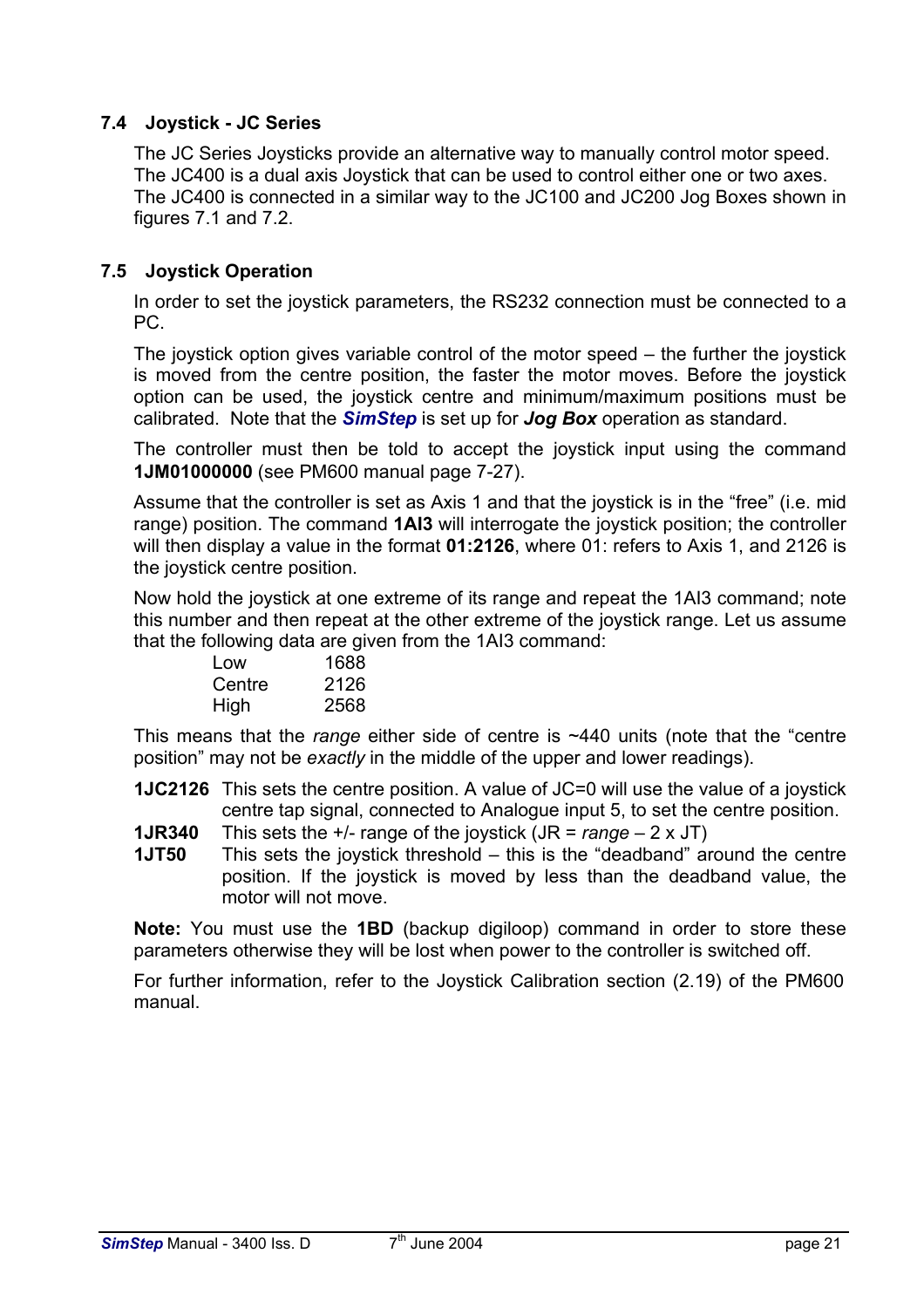## <span id="page-22-0"></span>**8 PM600 Intelligent Stepper Motor Controller**

The PM600 is a microprocessor-based unit for controlling servo or stepper motors. The controller has a wide range of functions available; these are described in detail in the PM600 manual included with this documentation. The *SimStep* will operate under manual control with either a jog box or joystick, or can run under remote control through the RS232 (or RS485) interface.

Basic information on the command structure and the RS232 interface is given below; the user should refer to the PM600 manual for complete details.

#### **8.1 General**

<span id="page-22-1"></span>The PM600's switches have been set as follows:

RS232 Control The controllers are set to axis address 1 The baud rate is set to 9600 baud The word mode is set to 7 bits, even parity Quiet mode is selected

Rotary switches SW1 and SW2 set the axis address. These are set to the actual address required. SW3 sets the communication configuration. For further information refer to the Switch Setting section (10) of the PM600 manual

The control mode has been set to open-loop stepper mode by the command **1CM11**. When using the *SimStep* with an encoder, the control mode can be changed to closed-loop stepper by the command **1CM14**.

#### **8.2 Setting Up The Encoder (Closed-loop Control Modes Only)**

<span id="page-22-2"></span>Each edge of the quadrature signals is counted, so the number of encoder counts per revolution will be four times the line count of the encoder.

The PM600 can be used with encoder producing either 5V TTL signals or *5V line driver* signals. The correct termination should be set. This gives maximum noise immunity. The use of encoders with *line driver* type signals is recommended where the encoder lead length will exceed 1m.

#### **8.2.1 Encoder Termination**

<span id="page-22-3"></span>Switch SW4 selects the termination for the encoder signals. If using differential signals then the encoder termination should be switched on. With 5V TTL encoders, the encoder termination switches should be switched off.





*Fig.8.1 Encoder Termination Configuration Switch SW4*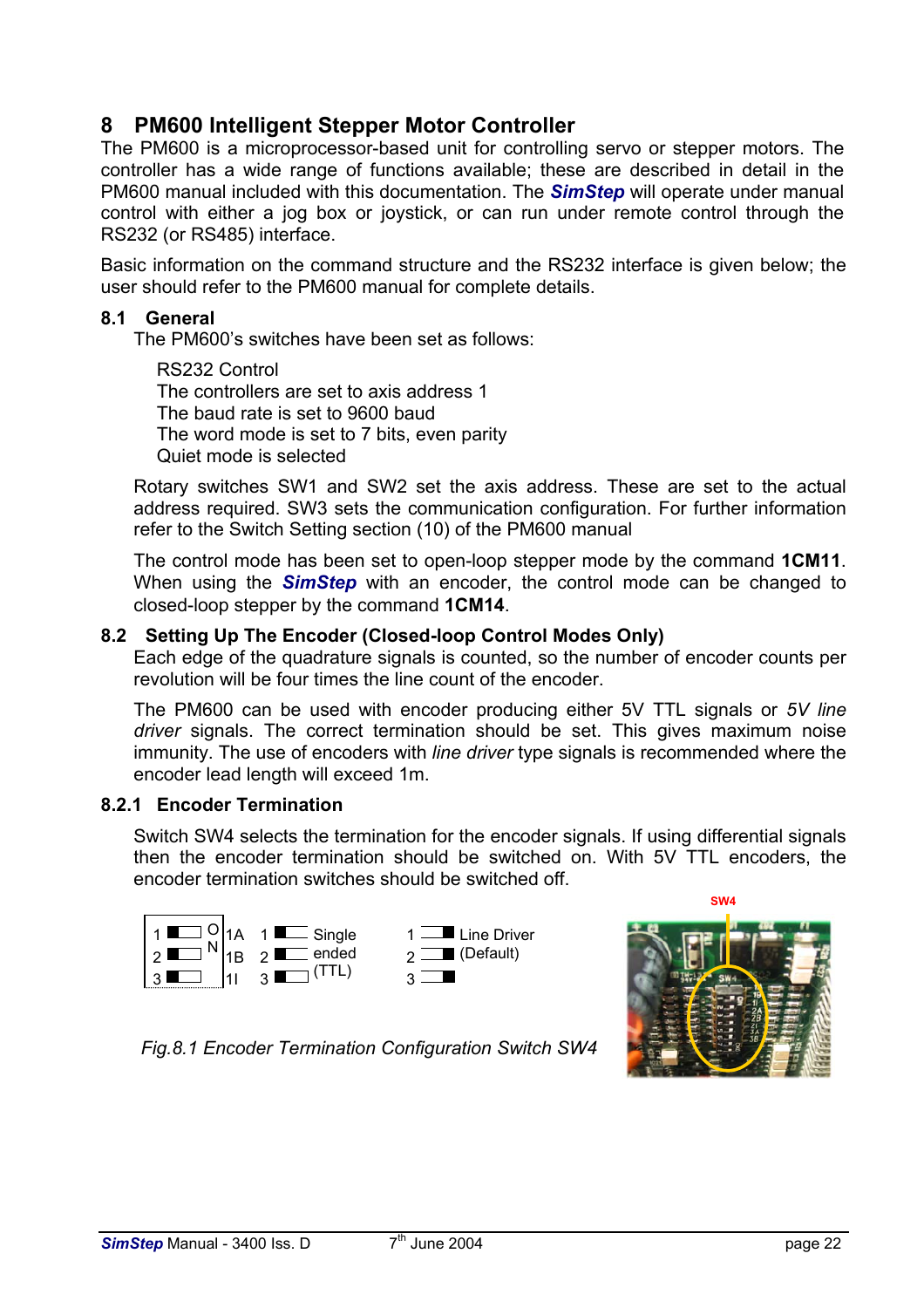## **8.2.2 Encoder Scaling**

<span id="page-23-0"></span>The incoming encoder pulses are scaled by the encoder ratio (**ER**) formed by the Encoder Numerator (**EN**) and the Encoder Denominator (**ED**) i.e. the number of pulses received is multiplied by the numerator and divided by the denominator, to become the Actual Position.

If the ratio between the number of steps and the encoder counts is 1:1 (e.g. 100 line encoder = 400 counts per revolution mounted on a 400 step per rev motor) then the encoder scaling factors; Encoder Numerator and Encoder Denominator can be left at their default of 1, otherwise they will need to be changed.

If the Encoder Numerator (**EN**) is set to the number of motor steps per revolution and the Encoder Denominator (**ED**) is set to the number of encoder counts per revolution, then the ratio will be correct. For example, if a 400 step per revolution motor fitted with a 500 line (2000 counts) encoder, then set the Numerator to 400 and the Denominator to 2000 (**ER400/2000** or **EN400, ED2000**).

#### **8.2.3 Encoder Direction**

<span id="page-23-1"></span>On switch on, both the Command Position and the Actual Position will both be at zero. Try a test move (e.g. **MR1000**) and query the positions with the **OC** and **OA** (or **QP**) commands, to ensure the scaling is correct. If one is the negative of the other, then the 'sense of direction' needs to be reversed, by either swapping the A and B signals OR by setting the Encoder Numerator to a negative value.

#### **8.3 Programming via the RS232 Interface**

<span id="page-23-2"></span>Any suitable communication programme can be used to communicate with the **SimStep** controller. For example, the *MyTerminal* programme (available from [www.SimStep.co.uk\)](http://www.sim-step.co.uk/) or the Windows Hyper Terminal programme can be used to make the communications link.

Whichever software is used, the communications interface is set by default, as follows:

| <b>Baud Rate</b>    | 9600 |
|---------------------|------|
| <b>Data Bits</b>    | 7    |
| <b>Stop Bits</b>    | 1    |
| <b>Parity</b>       | Even |
| <b>Flow Control</b> | None |

Once the communications software has been set up, the remote computer should be connected to the *SimStep* via the **RS232 IN** port. Multiple *SimStep* units can be *daisy-chained* together to build multi-axis systems. Rotary switches SW1 and SW2 on the PM600 card are used to set the units axis address (0 to 99). This is the address of the serial commands that it will respond to. Each controller in a system will be set to a different address.

The switches on the PM600 are accessible by removing the slotted top cover of the unit. The left-hand switch SW1 sets the decade value and SW2 sets the units. They can be set using a small screwdriver. See figures 8.2 and 8.3.

Note that the RS232 loop-back connector must be fitted to the **RS232 OUT** connector of the final *SimStep* in the RS232 chain.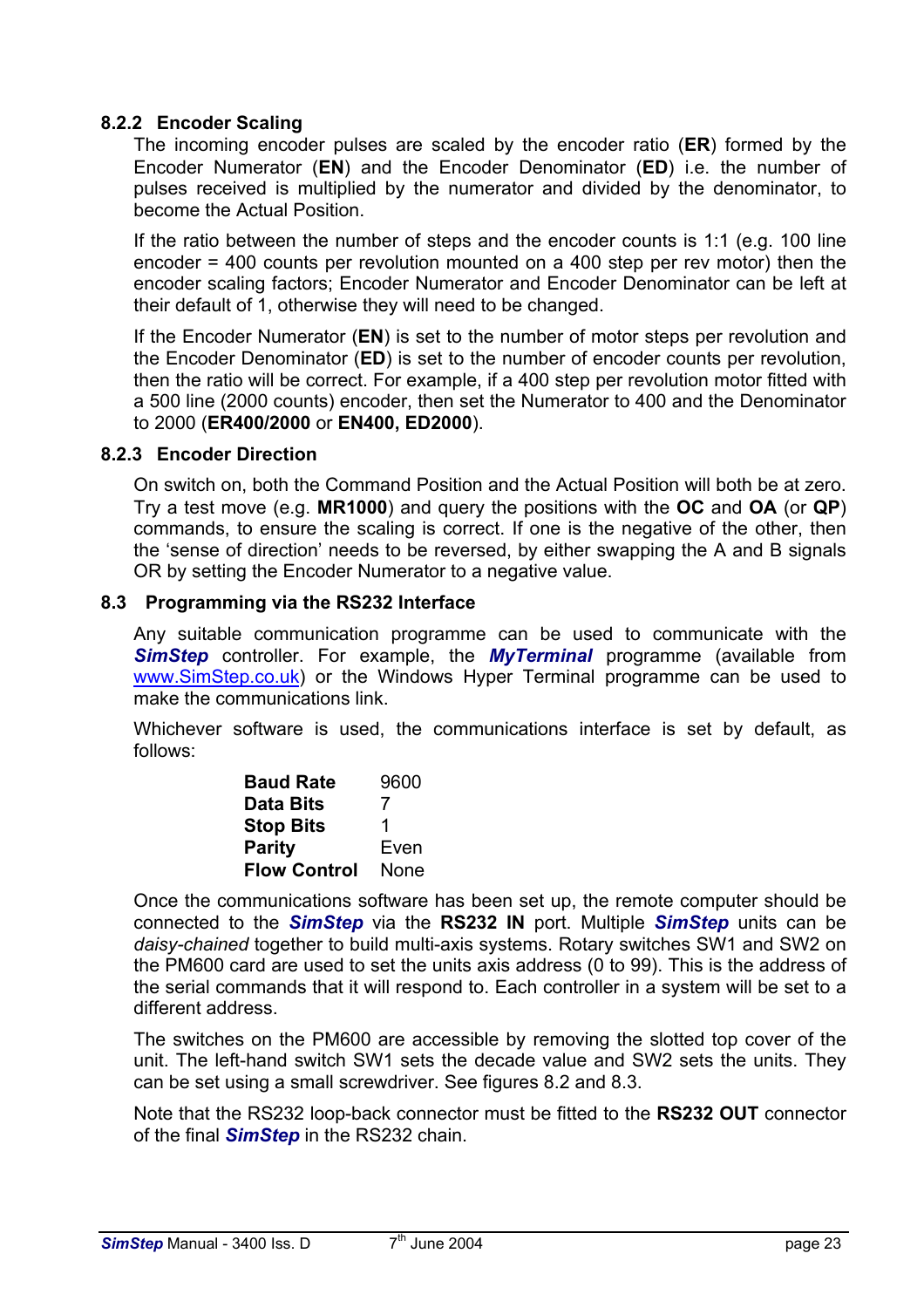

*Fig. 8.2 PM600 Switch Positions*



*Fig. 8.3 Positions of PM600 Switches SW1, SW2 and SW3*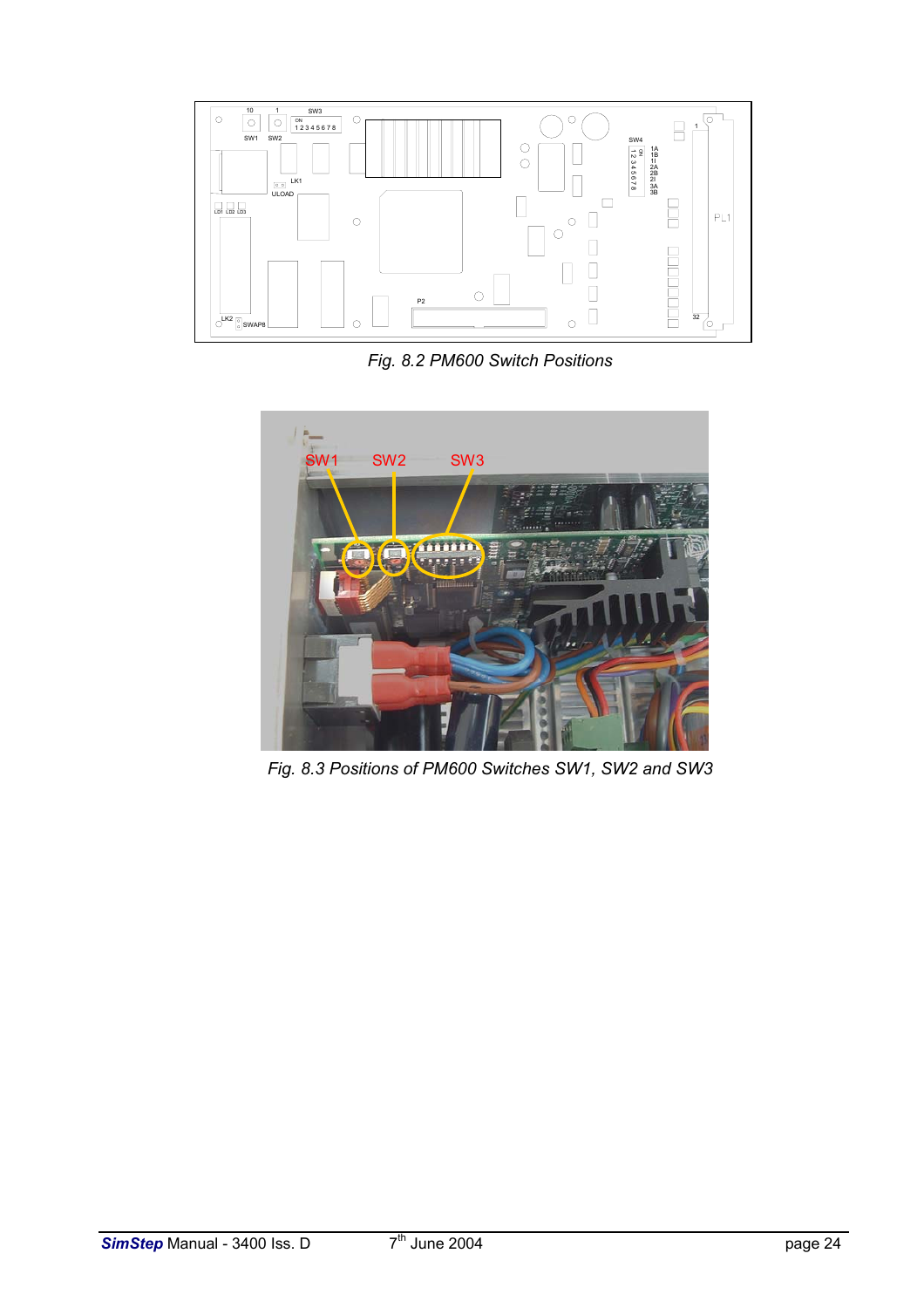### **8.4 General Command Structure**

<span id="page-25-0"></span>The PM600 responds to a character string (sent over the RS232 interface) that defines a command in the following way:

#### **adXXnnn<cr>** where

| ad         | $\equiv$ $\equiv$ | <b>address</b> for the axis (see 8.1 above)            |
|------------|-------------------|--------------------------------------------------------|
| XX         | $\equiv$ $\equiv$ | <b>command notation</b> – all commands are two letters |
| nnn        |                   | numeric value for the command argument (if required)   |
| $<$ cr $>$ | $=$               | carriage return                                        |

Command strings must be terminated with a carriage return (ASCII 0D hex). Upper or lower case characters maybe used for the command. Spaces in the command line are ignored. Commands are acted upon sequentially, as they have been entered.

#### **8.5 Examples of Command Structure**

<span id="page-25-1"></span>Set-up commands:

| 2SA5000 | Set Axis 2 acceleration to 5000 steps/sec <sup>2</sup>           |
|---------|------------------------------------------------------------------|
|         | <b>1LL-20000</b> Set Axis 1 lower software limit to -20000 steps |
| 1QA     | Query all settings for Axis 1                                    |

MOVE COMMANDS:

| <b>1MR5000</b> | Move Axis 1 relative to current position by +5000 steps |
|----------------|---------------------------------------------------------|
| 1ST            | Soft stop on Axis 1                                     |
| 2MA-2000       | Move Axis 2 to absolute position -2000 steps            |
| <b>20A</b>     | Output the encoder position of Axis 2                   |

The *SimStep* controller responds to all commands once the command has been accepted. However, not all commands can be accepted immediately. For example, a move command sent whilst a previous command is still taking place, will be delayed until the previous one is finished. Commands in general will have an OK response. Some commands, however, will produce a numeric response (e.g.2OA) or produce a string of data (e.g. 1QA).

All replies are preceded by the address of the axis that generated the response – e.g. for axis one the replies will be preceded by **01:OK**.

**Important** – if the set-up of the PM600 is changed then the **BA** (backup all command) **must** be executed to save set-up values and sequences to Flash memory. If this not done, the values will be lost on power-down.

The user may encounter error message from the controller under certain circumstances, e.g. mistakes in commands or conflicting instructions. The messages are usually self-explanatory; they are listed on page 8-1 of the PM600 manual.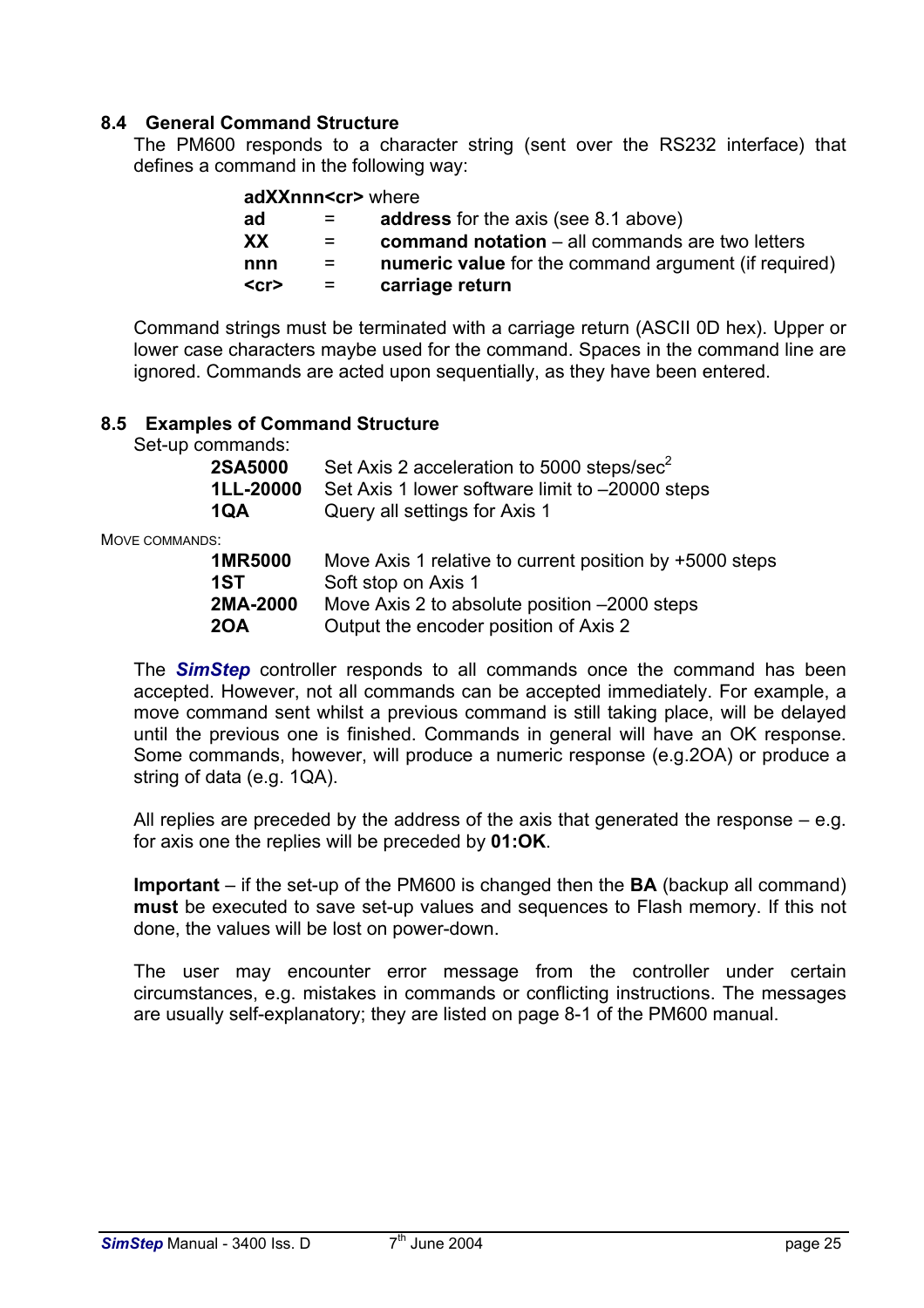## <span id="page-26-0"></span>**9 I/O Cable and Breakout Box**

Eight inputs (Read Ports) and eight outputs (Write Ports) can be used for external digital interfacing.

An I/O cable with the 'breakout' DIN rail mounting terminal box can be used to interface to the *SimStep* without needing to make a special cable.

The I/O breakout box features screw terminals to enable the 16 Digital I/O to be connected. The unit is DIN rail mounted so that it can be sited next to a typical PLC control unit



*Fig. 9.1 I/O Breakout Box and I/O Cable*



*Fig. 9.2 I/O Breakout Box Connections*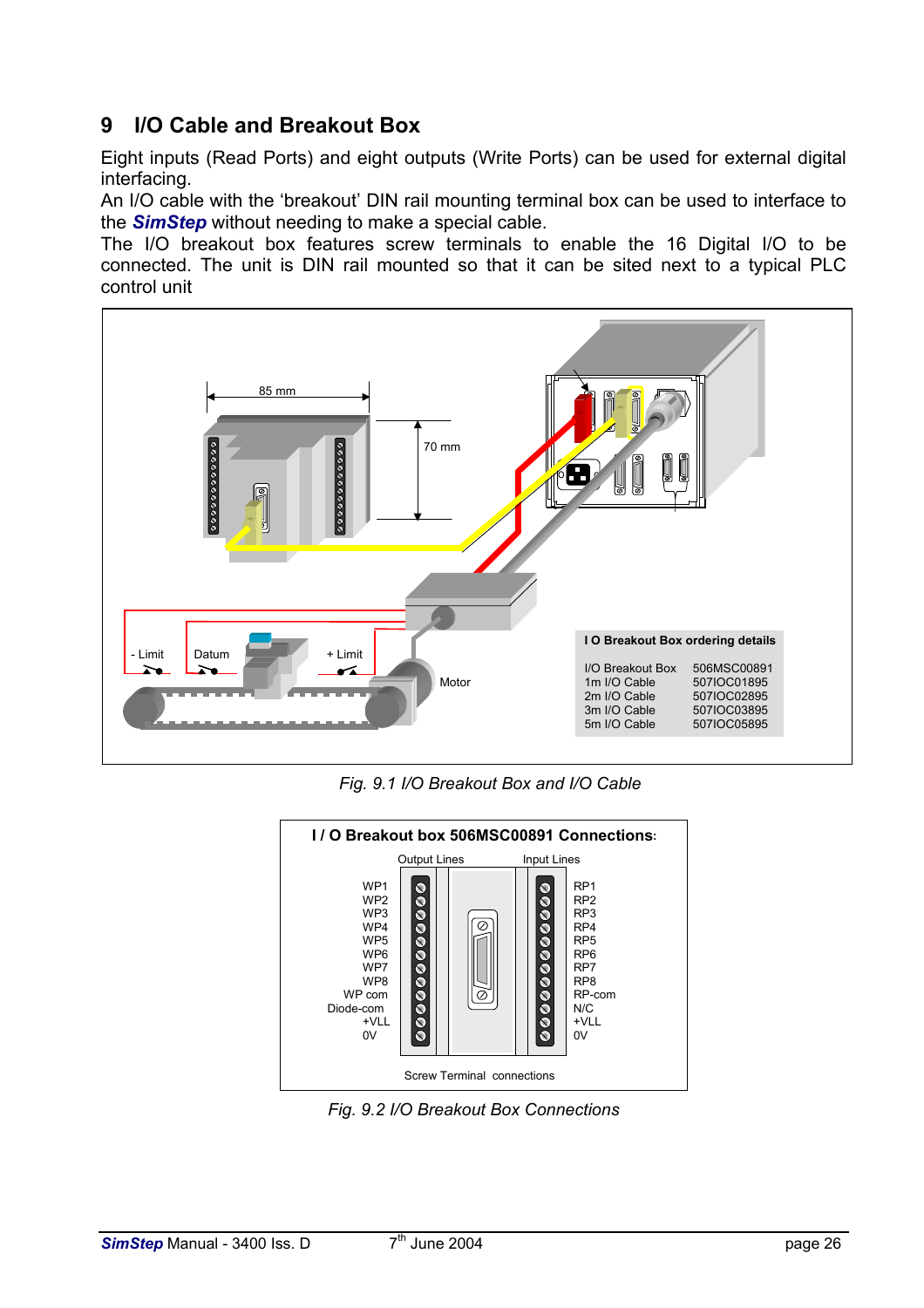## <span id="page-27-0"></span>**9.1 Isolation**

The *Read Port* inputs and *Write Port* outputs are opto-isolated. A +24V nominal supply must be used as the common for these inputs. This supply can either be a separate external supply or the *SimStep's* internal +24V supply. If the internal supply is used, then the **W***P-com* terminal must be connected the *+VLL* terminal on the Breakout box and the *RP-com* terminal must be connected the *0V* terminal on the Breakout box. If a separate supply is used then the *WP-Com* terminal must be connected to the +24V terminal of the external power supply and the *RP-Com* terminal must be connected to the 0V terminal of the external power supply. The +24V output from the external supply can be used for the common of the switches.

## <span id="page-27-1"></span>**9.2 Typical Connections**



*Fig. 9.3 Typical Connections to the I/O Breakout Box*



*Fig. 9.4 Typical I/O Connections using an External Supply*

## <span id="page-27-2"></span>**9.3 Read Ports**

The *read ports* can be connected to a PNP signal output, a switch, or another *SimStep's write port*.

The **RP** Read input Port command is used to check the operation of the *read ports*. This instruction returns an eight digit binary number of either **0** or **1** characters to represent the current state of the read port. These start with *read port* 8, through to 1. Referring to figures 9.3 and 9.4, a **1** represents a closed switch and a **0** represents an open switch. The input voltage that is considered as a logic 1 signal is 10-35V and the input voltage that

is considered as a logic 0 is 0-5V.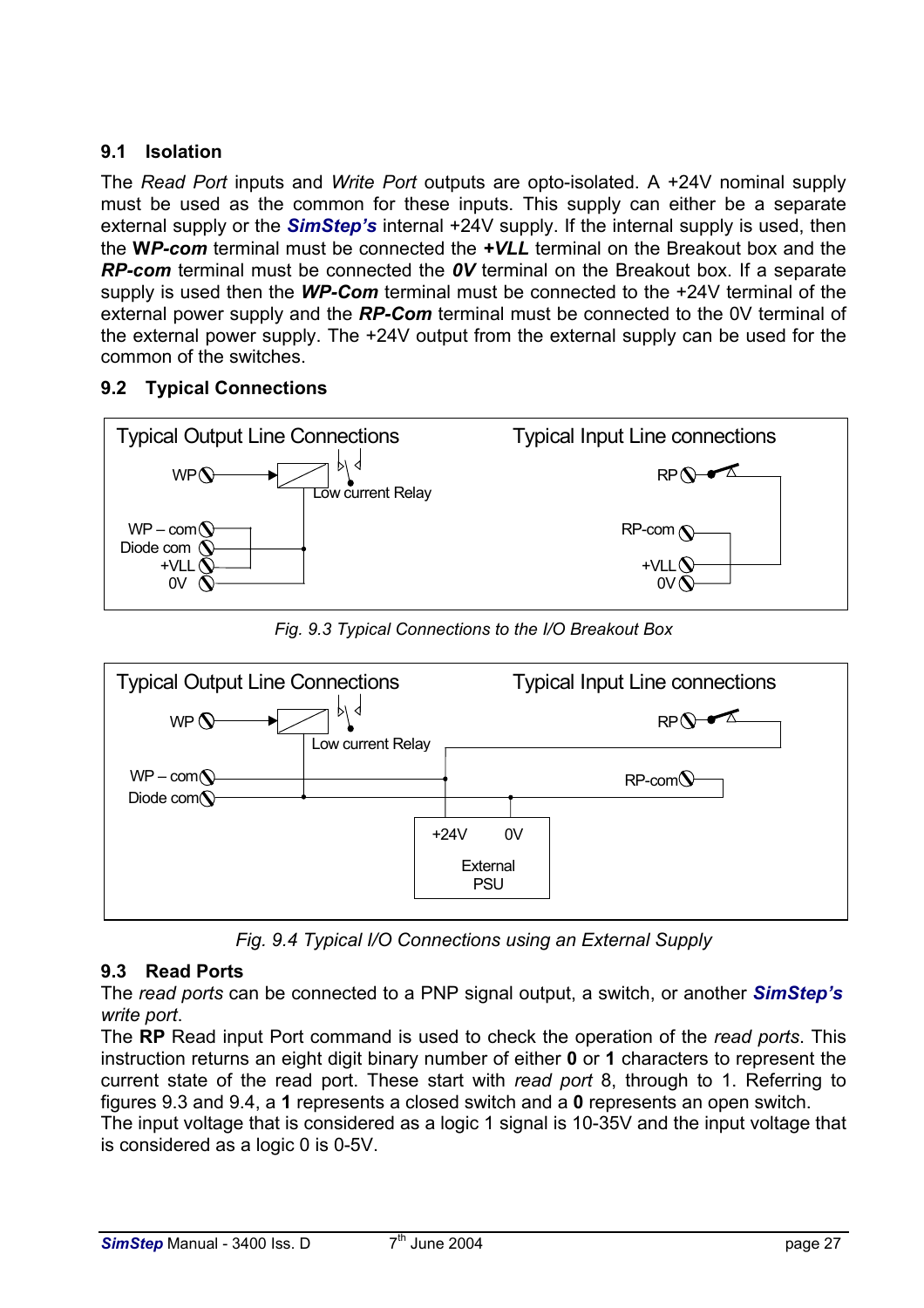## <span id="page-28-0"></span>**9.4 Write Ports**

The *write ports* can be connected to an indicator (LED), an opto-isolator, a low-current relay or another *SimStep's read port*. The **WP(bit pattern)** command is used to write to the output port*.*

The bit pattern is specified as an eight digit binary number. The digits will be either characters **0, 1** or **2** starting with *write port* 8 through to 1. A **0** defines that the output will be **off**, a **1** defines that the output will be **on** and a **2** defines that the output will not change from its current state. The power-on states of the *write ports* are **00000000** - i.e. all **off**.

The outputs are rated at 50mA, 35V.

#### <span id="page-28-1"></span>**9.4.1 Inductive Loads**

The *write ports* must not be reverse biased. If used to drive an inductive load such as a relay, then protection diodes must be used. If using an MSE891, this can be done by connecting *Diode-Com* to 0V (either *0V* on the Breakout box or the external supply 0V).

## <span id="page-28-2"></span>**10** *SimStep* **Example Sequence**

An example sequence is shown below. Three switches are connected to the *Read Port* to control the action of the sequence and three outputs are used to monitor the action of the sequence. One switch executes a 'home to datum' move and two switches initiate moves. The 'home to datum' move must be done before the other moves can be selected.

The moves are controlled by the following inputs. Read Port 1 = home to datum (datum search) Read Port 2 = move to position 1 Read Port 3 = move to position 2

When the moves are completed, the following outputs turn on. Write Port 1 = datum search complete Write Port 2 = at position 1 Write Port 3 = at position 2

#### <span id="page-28-3"></span>**10.1 Sequence Definitions**

Sequence 0 waits for the 'Home to Datum' input to be '1' and then executes a 'home to datum' (HD) move.

| 1 <sub>ds0</sub>  | Sequence 0 - Search for Datum |
|-------------------|-------------------------------|
| 1wp22222000       | Turn off outputs              |
| 1wa22222221       | Wait for Home input to go on  |
| 1hd               | Search for datum              |
| 1 <sub>we</sub>   | Wait for end of move          |
| 1wp22222001       | Turn on axis 1 homed          |
| 1wa22222220       | Wait for Home input to go off |
| 1x <sub>S</sub> 2 | Goto input scanning sequence  |
| 1es               |                               |
|                   |                               |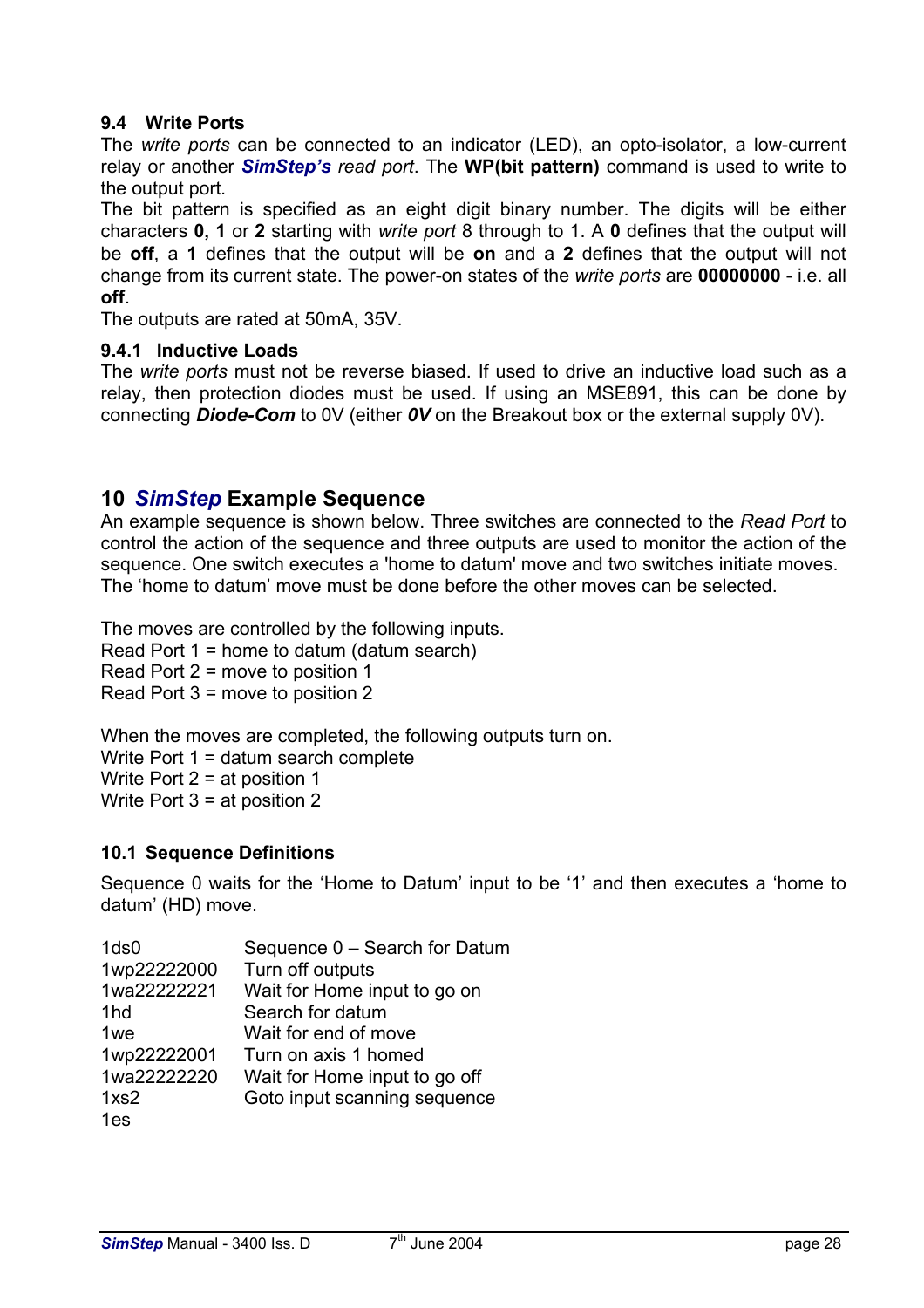Sequence 2 scans the read port inputs and depending on the state of the inputs executes the moves in sequence 3 or 4. After the move is complete, the operation goes back to scanning the *read port* inputs.

| 1 <sub>ds2</sub><br>1it22222212<br>1x <sub>S</sub> 3<br>1it22222122<br>1x <sub>S</sub> 4<br>1x <sub>S</sub> 2 | Sequence 2 - Scan for Move inputs<br>Is Move 1 input on<br>Yes - do move<br>Is Move 2 input on<br>Yes - do move<br>No rescan inputs                                                                         |
|---------------------------------------------------------------------------------------------------------------|-------------------------------------------------------------------------------------------------------------------------------------------------------------------------------------------------------------|
| 1es                                                                                                           |                                                                                                                                                                                                             |
| 1 <sub>ds3</sub><br>1wp22222002<br>1ma1000<br>1we<br>1wp22222012<br>1wa22222202<br>1x <sub>S</sub> 2<br>1es   | Sequence 3 - Move 1<br>Turn off 'At Position' outputs<br>Move to position 1000<br>Wait for end of move<br>Turn on 'At Position 1' output<br>Wait for Move 1 input to go off<br>Goto input scanning sequence |
| 1ds4                                                                                                          | Sequence 4 - Move 2                                                                                                                                                                                         |

| 10S4              | Sequence 4 - Move 2             |
|-------------------|---------------------------------|
| 1wp22222002       | Turn off 'At Position' outputs  |
| 1ma5000           | Move to position 5000           |
| 1 <sub>we</sub>   | Wait for end of move            |
| 1wp22222102       | Turn on 'At Position 2' output  |
| 1wa22222022       | Wait for Move 2 input to go off |
| 1x <sub>S</sub> 2 | Goto input scanning sequence    |
| 1es               |                                 |
|                   |                                 |

1bs Save sequences

1ae0 Execute sequence 0 on power-up

#### <span id="page-29-0"></span>**10.2 Configuration**

Configure the *SimStep* to set the position to zero when the datum position is found. This will mean that moves are relative to the datum position.

| 1dm00100000 | Set datum position to home position (0) |
|-------------|-----------------------------------------|
| 1bd         | Save settings                           |

#### <span id="page-29-1"></span>**10.3 Run Sequence**

Either the sequence can be run by sending a 1xs command or as sequence 0 has been set as an automatically executing sequence, by cycling the power to the *SimStep*.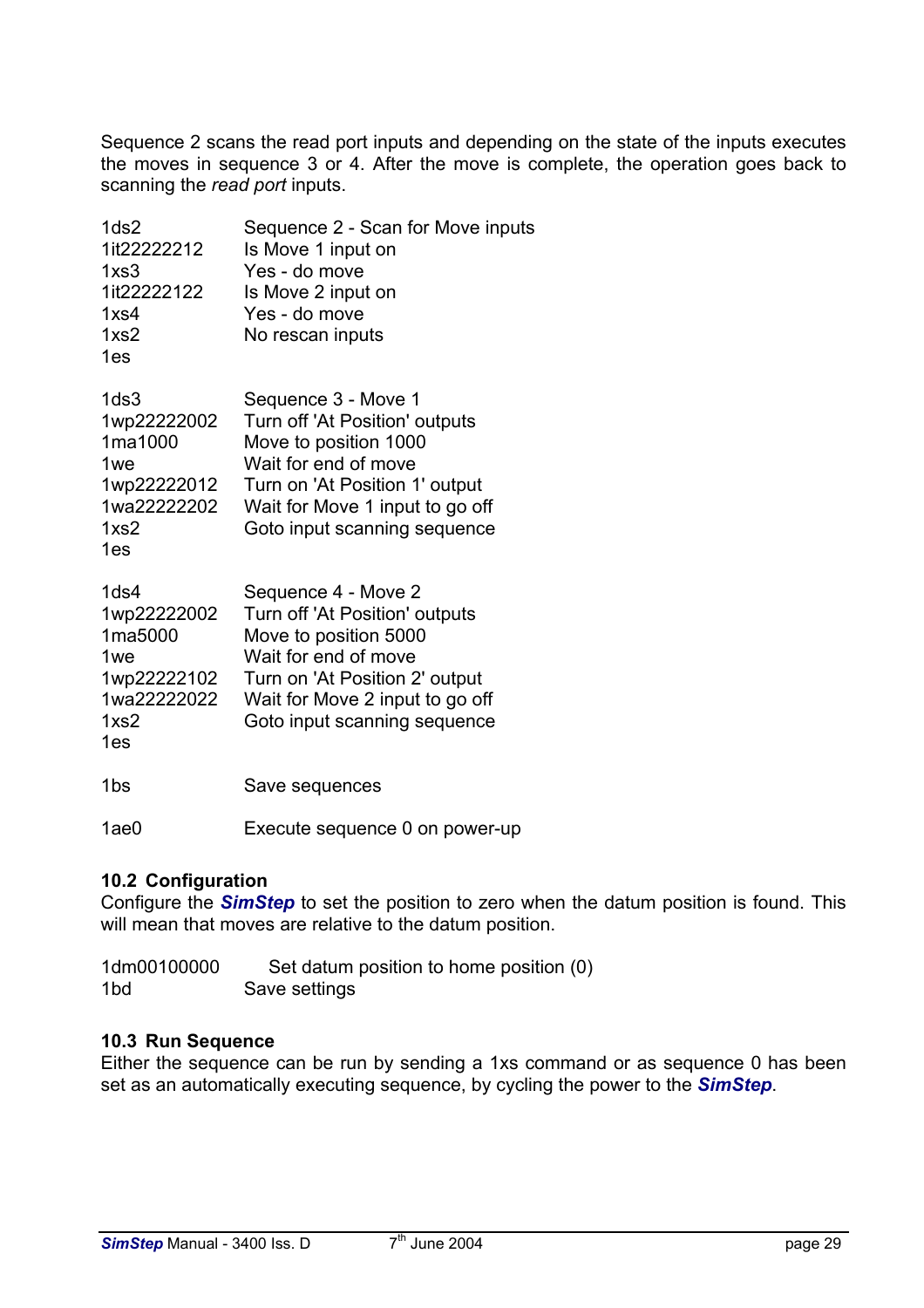## <span id="page-30-0"></span>**11 Order Codes**

## <span id="page-30-1"></span>**11.1 System**

| Type           | Order Code  |
|----------------|-------------|
| <b>SimStep</b> | 508SMS09749 |

## <span id="page-30-2"></span>**11.2 Motor Encoders**

| <b>Frame size</b> | Type              | <b>Order Code</b> |
|-------------------|-------------------|-------------------|
| Size 23           | 23HSX-206 CI 500L | 301HSE00053       |
|                   | 23HSX-306 CI 500L | 301HSE00054       |
| Size 34           | 34HSX-108 RI 500L | 301HSE00055       |
|                   | 34HSX-208 RI 500L | 301HSE00056       |

#### <span id="page-30-3"></span>**11.3 Cables**

| Type               | <b>Order Code</b> |
|--------------------|-------------------|
| Motor - 1m         | 507MOC01892       |
| Motor $-2m$        | 507MOC02892       |
| Motor – 3m         | 507MOC03892       |
| Motor – 5m         | 507MOC05892       |
| Motor - 10m        | 507MOC10892       |
| Encoder - 1m       | 507ENC01893       |
| Encoder - 2m       | 507ENC02893       |
| Encoder - 3m       | 507ENC03893       |
| Encoder - 5m       | 507ENC05893       |
| Encoder - 10m      | 507ENC10893       |
| Limits/Datum - 1m  | 507LDC01894       |
| Limits/Datum - 2m  | 507LDC02894       |
| Limits/Datum - 3m  | 507LDC03894       |
| Limits/Datum - 5m  | 507LDC05894       |
| Limits/Datum – 10m | 507LDC10894       |
| Jog Link – 0.5m    | 507JDC05916       |
| $I/O - 0.5m$       | 507IOC05895       |
| $I/O - 1m$         | 507IOC01895       |
| $I/O - 2m$         | 507IOC02895       |
| $I/O - 3m$         | 507IOC03895       |

## <span id="page-30-4"></span>**11.4 Junction Boxes**

| Type                          | <b>Order Code</b> |
|-------------------------------|-------------------|
| MSA889 - Motor & Limits/Datum | 506MSC00889       |
| MSA891 - I/O Breakout         | 506MSC00891       |

## <span id="page-30-5"></span>**11.5 Jog Boxes & Joystick**

| Type                       | <b>Order Code</b> |
|----------------------------|-------------------|
| JC100 - Single Axis        | 506JCT00100       |
| JC200 - Dual Axis          | 506JCT00200       |
| JC809 - Multi-Axis         | 506JCT00809       |
| JC400 - Dual Axis Joystick | 506JCT00400       |

## <span id="page-30-6"></span>**11.6 EMC Ferrites**

| Tvpe                       | <b>Order Code</b> |
|----------------------------|-------------------|
| Cable Dia. $7 - 8.5$ mm    | 114FER00003       |
| Cable Dia. $8.5 - 10.5$ mm | 114FER00004       |